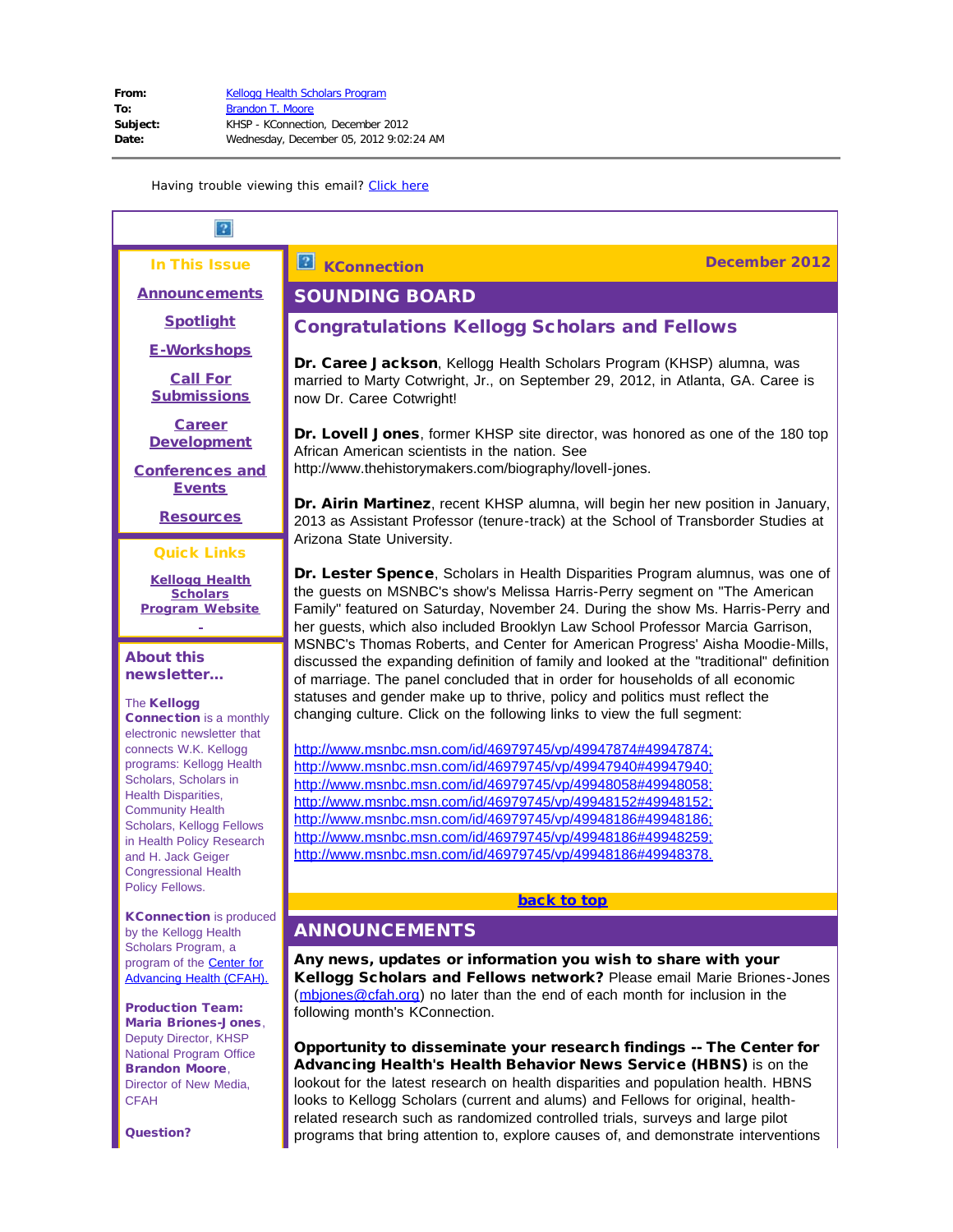<span id="page-1-0"></span>Have you moved? Have you found a new job? Is there a research question you would like feedback on? Any recent publications? Do you have any experience or advice to share? Let us know! Email: [healthscholars@cfah.org](mailto:healthscholars@cfah.org)

#### Contributions:

To contribute information, resources or announcements to Kellogg Connection, e-mail [kconnection@cfah.org.](mailto:kconnection@cfah.org)

#### *Do We Have Your Most Updated Contact Information?*

Please update our files if your email or mailing address has changed or will change. We want to keep our Scholars network as up-to-date and wellconnected as possible! Please send any changes to **[mbjones@cfah.org](mailto:mbjones@cfah.org)** or [healthscholars@cfah.org](mailto:healthscholars@cfah.org).

for health disparities. If a peer-reviewed journal has accepted your study for future publications, please email your manuscript or early draft to Marie Briones-Jones ([mbjones@cfah.org\)](mailto:mbjones@cfah.org) and Barbara Krimgold ([bkrimgold@cfah.org](mailto:bkrimgold@cfah.org)). Barbara and Marie will share it with Kelly Malcom, HBNS editor, to see if your study fits the news service niche.

#### [back to top](#page-0-2)

# SPOTLIGHT ON KELLOGG SCHOLARS NETWORK

Meet Kellogg Fellows in Health Policy Research Program alumnus, Stanley N. Bernard, DrPH...

Dr. Stanley N. Bernard is an Assistant Professor of Public Health and coordinator of public health internships at Southern Connecticut State University. Dr. Bernard holds a Doctorate in Public Health from Columbia University Mailman School of Public Health and a Master of Public Health from Yale University School of Epidemiology and Public Health. His dissertation was titled *The Moderating Effect of Positive Father Engagement and Accessibility on a School-based System of Care Intervention for Mental Health Outcomes of Children.*

Dr. Bernard is a Kellogg Fellows in Health Policy Research Program alumnus and formerly the Director of the Partnership for Kids (PARK) Project. The PARK Project is an innovative project in Bridgeport, CT funded by the Substance Abuse and Mental Health Services Administration (SAMHSA). Dr. Bernard has worked as a social policy researcher, the Director of Administration and Human Resources, and Director of Special Projects at the National Center for Children in Poverty at Columbia University where he became recognized nationally for his reports on fatherhood and welfare reform. Dr. Bernard is also a published poet *(Why Does a Black Poet)*, husband, and father of four children.

Dr. Bernard has focused his research on fatherhood, health disparities and children's mental health. He is currently working on a project called REACH 2020 in the City of Bridgeport, CT. He is developing collaboration between Southern Connecticut State University, the Bridgeport Health Department, and the local neighborhood revitalization zone to address nutritional disparities on the East End of Bridgeport. The project seeks to undo racism and work collectively to bring a supermarket to the neighborhood, which has been designated as a food desert due to the lack of accessibility to nutritious foods and the high levels of obesity, diabetes, and other health problems related to poor nutrition.

<span id="page-1-1"></span>The Kellogg Fellows program has helped Dr. Bernard to focus his research and teaching skills. Currently, Dr. Bernard teaches health policy and health administration at Southern, where he is also coordinator of the graduate and undergraduate public health internship programs. He makes sure to include his training in health disparities research in his classrooms. He stresses racial and social equality and encourages his students to consider how health disparities impact both minority and non-minority groups. He will be presenting at the NIH Health Disparities Summit in December 2012 on the effects of zoning on health in poor communities

# [back to top](#page-0-2)

# ARCHIVED KHSP E-WORKSHOPS

.

The archived KHSP e-workshops are taped from the live e-workshops of the Kellogg Health Scholars. These live electronic workshops are intended to bring Kellogg Health Scholars together between face-to-face networking meetings to explore topics of mutual interest. Its purpose is to form closer networks between the Kellogg Health Scholars and to provide to them and the Kellogg Community of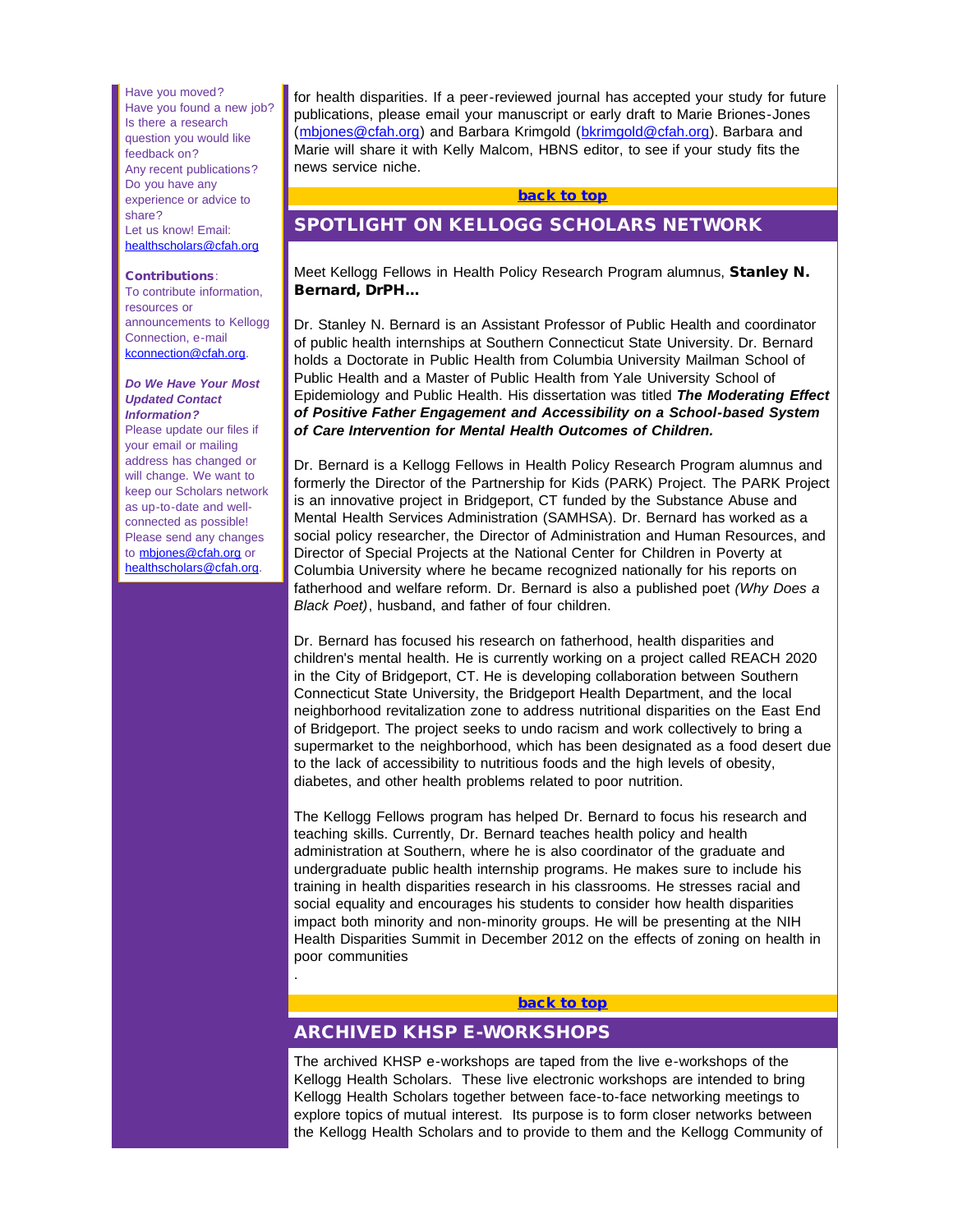Scholars support and resources for career development.

<span id="page-2-0"></span>Access to archived e-workshops is STRICTLY LIMITED to Kellogg Health Scholars, Kellogg Fellows in Health Policy Research (current and alumni), Scholars in Health Disparities and Community Health Scholars program alumni and H. Jack Geiger Congressional Health Policy Fellows program alumni. The contents of these e-workshops are confidential. These archived presentations should not be accessed, copied or forwarded by/to any individuals other than group of scholars, fellows and scholar/fellow alumni that have been identified.

To listen to the archived presentations and download materials, visit [http://bit.ly/f8TRa1.](http://r20.rs6.net/tn.jsp?e=001O_PO-uBaD7Z-g8XzeX4MKgsVkmb0MxV4CG5aXrV9sV0vd3Z0lqBiw4X6roXNPgGq1jNsIB4y5J56Gf79GpS5eVpsIBl0JvKNEiz-X2ocPLJEv6t-_UB0IPjY8GtosFtWQZNRGaMn5tk=) For login and passcode information, please contact Brandon Moore at **bmoore@cfah.org**.

#### [back to top](#page-0-2)

# CALL FOR SUBMISSIONS

### Call for Application - Community-Campus Partnerships for Health (CCPH)

#### CCPH Board of Directors Recruitment Deadline: January 7, 2013

The Community-Campus Partnerships for Health (CCPH) Board of Directors is recruiting new board members from the US and Canada! Applications are due January 7, 2013. We are searching for individuals from a wide variety of backgrounds, with a broad range of experience and expertise, a passion for community-campus partnerships as a strategy for social justice and the time and ability to contribute to an active board. We anticipate bringing on 3-5 new board members in Spring 2013. Please see the attached "call for applications" for details. If you have any questions, please don't hesitate to contact us at [programs@ccph.info](mailto:programs@ccph.info). For details and to apply:

[http://www.kellogghealthscholars.org/news/CCPHBOD-application2012F.pdf.](http://r20.rs6.net/tn.jsp?e=001O_PO-uBaD7Yxvk8BOOIsthZL6DoZxg_cbnBjzjgSJWKdHTfwYyCO7-BFGlu3ibD5pjFwKdcWZWRwXNjMU-_7mVhv7QZ1VauS8wFxIM9ObmKchfdyh50t2CLlOxk5QlwcTiuKQKVbqz96pmFXRn1vAOpG63au0zw507sstjelTy8=)

#### Call for Abstracts - AcademyHealth AcademyHealth Annual Research Meeting Baltimore, MD June 23-25, 2013

Abstracts are due Jan 17 for The AcademyHealth Annual Research Meeting (ARM), June 23-25, 2013 in Baltimore: [http://bit.ly/Vd2Z2H](http://r20.rs6.net/tn.jsp?e=001O_PO-uBaD7ZANTpqqPerMTCFMD2EwLNFj_4CCMxr6p_Fnw5RdTExQdcsF6OFtlZDz8sGrUaQAlPxfafYKg9P0sRaH_N0vTHGx27IqhPF81g=). Abstracts are invited for four categories: call for papers, call for posters, call for research panels, and call for policy roundtables. Abstracts are sought on 18 themes reflecting a variety of critical areas of study in health services research, as well as proposals for panels that present research or discuss key health policy topics. Abstracts submitted to the call for papers will also be considered for publication in several peer-reviewed journals. Examples of some of the themes are: Disparities and Health Equity -- Interventions to address racial, ethnic, gender, and socioeconomic disparities that target patient-, provider-, or system-level factors; Methods Research -- Engagement of patients in research design and prioritization, Methods for disparities/equity research, Translational research; Patient-Centered Outcomes Research *--* Engaging patients in research, Impact of stakeholders on research, including but not limited to priority setting, study design, and translation into practice.

Call for Submissions - International Positive Psychology Association Third World Congress on Positive Psychology June 27-30, 2013 Los Angeles, CA Deadline: January 14, 2013 The International Positive Psychology Association announces it is now accepting

[abstract submissions](http://r20.rs6.net/tn.jsp?e=0018EDRRsPBC55QK2eK5_3oqP6ltGe7lQfUcSxw_0-PJj35Zcb6lq9Ke0Pbllhu24HwiIzloMKGkZU1EKgyVwIYCA_ldgH749IolgAYfM-PeuTInQHeU_xq9tAoFAFV3ANQ5AspbaYVtRvIJMkv0L0Hdw==) for presentation at the Third World Congress on Positive Psychology being held June 27-30, 2013 in Los Angeles, California. Abstracts will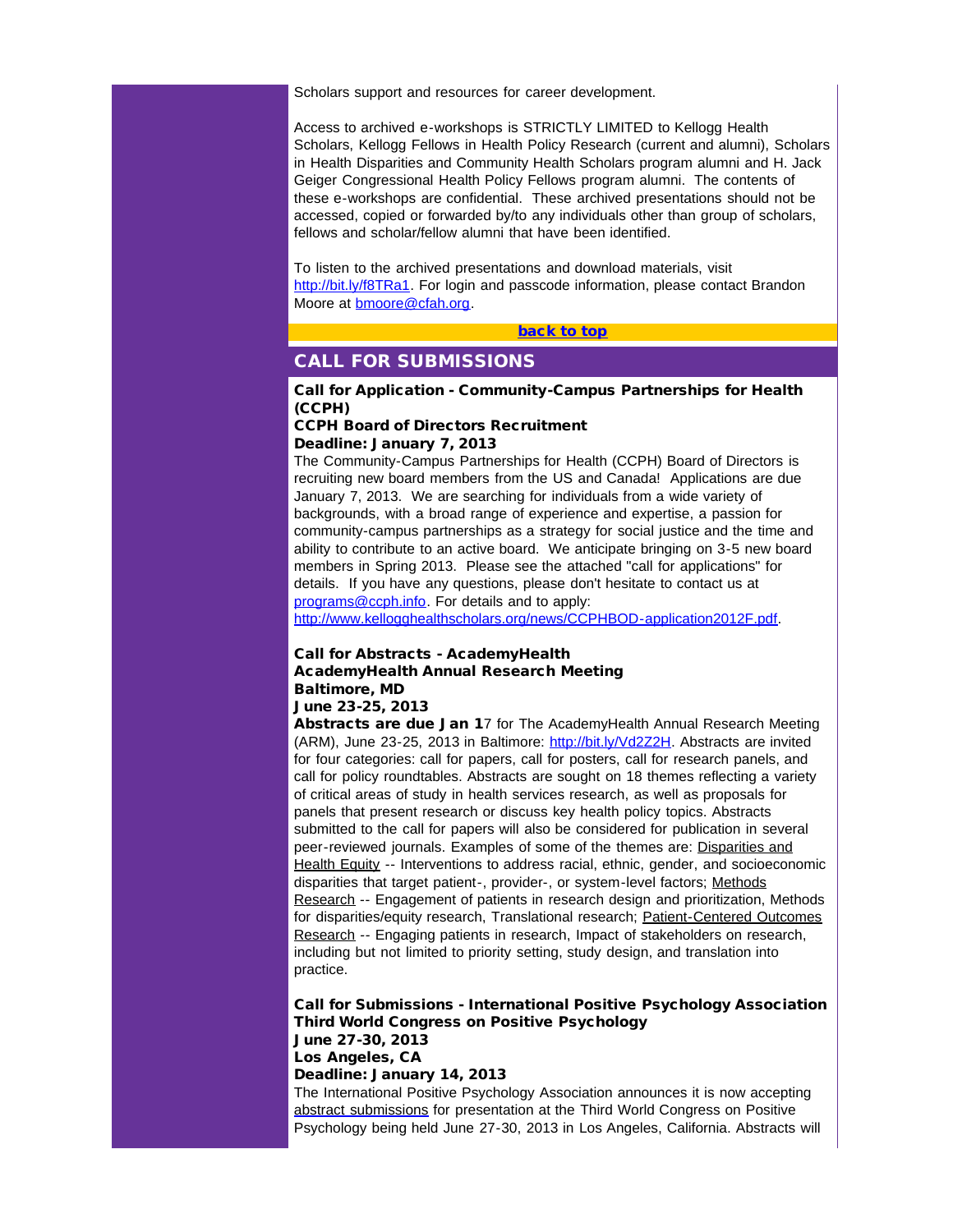be accepted in the following five diverse categories:

- Posters
- Organized Symposia
- Workshops
- Conversation Hour New for 2013!
- Individual Papers New for 2013!

#### Key Abstract dates are:

October 24, 2012 - Abstract Site open for Submissions January 14, 2013 - Abstract Submission Deadline March 1, 2013 - Abstract Disposition Notifications June 27-30, 2013 - Third World Congress Visit the IPPA website for additional information on the Congress, both past and present, membership, and updates in the world of Positive Psychology. [http://www.ippanetwork.org/world\\_congress\\_landing\\_page/](http://r20.rs6.net/tn.jsp?t=guhnbnlab.0.bzpocnlab.5gytkqcab.1&ts=S0849&p=http%3A%2F%2Fwww.ippanetwork.org%2Fworld_congress_landing_page%2F).

## Call for papers - *Action Research Journal* Theme Issue on Action Research in Healthcare Deadline: May 1, 2013

Special guest editors: Svante Lifvergren and Hilary Bradbury Huang Action research as a broad approach to change has gained a growing legacy in the healthcare sector and this is the focus of this special journal issue. The coeditors see action research as representing a transformative orientation to knowledge creation for healthcare in that action researchers seek to take knowledge production beyond the gate-keeping of professional knowledge makers to empower all stakeholders in the healthcare arena. Their modest aspiration for this first special issue is to update healthcare clinician-scientists about the ever growing paradigm of action research. The call especially for papers that deal with the following questions, while at the same time remaining open to pleasant surprises in papers on topics not listed:

- Case studies of significant action research at first, second and third person levels

- Case studies of improved care delivery that highlights learning and action from a

multi-disciplinary perspective, integrating knowledge from different scientific fields

- Tackling the issue of generating patient participation in AR projects
- Addressing especially the behavioral aspects of chronic illness and palliative care
- Transforming cultures that entrench the interests of powerful stakeholders
- <span id="page-3-0"></span>- Addressing presuppositions about how conventional healthcare research looks

- International networks of learning and collaboration to address healthcare disparities.

Papers from the developing world are especially welcome.

Full drafts of papers should be submitted online

([http://mc.manuscriptcentral.com/ARJ\)](http://r20.rs6.net/tn.jsp?t=guhnbnlab.0.czpocnlab.5gytkqcab.1&ts=S0849&p=http%3A%2F%2Fmc.manuscriptcentral.com%2FARJ) no later than May 1, 2013. Please note: all papers should follow regular ARJ submission recommendations, that is, 5000-7000 words inclusive, using APA style. Questions should be directed to the special issue guest editor, Dr Svante Lifvergren ([svante.lifvergren@vgregion.se\)](mailto:svante.lifvergren@vgregion.se). More detail on how to offer a manuscript may be found at [www.sagepub.arj.com](http://r20.rs6.net/tn.jsp?t=guhnbnlab.0.ezpocnlab.5gytkqcab.1&ts=S0849&p=http%3A%2F%2Fwww.sagepub.arj.com).

#### [back to top](#page-0-2)

# CAREER DEVELOPMENT

.

## Alaska Native Tribal Health Consortium Senior Epidemiologist

Please consider this position and share with other social justice-minded people with a doctorate who want to make a real difference in health disparities and applied health systems change work with and for Alaska Native and American Indian people in Alaska. This is different than an academic job in that it is more about applied public health data surveillance, analysis, and technical assistance work rather than research (although it will likely include some options for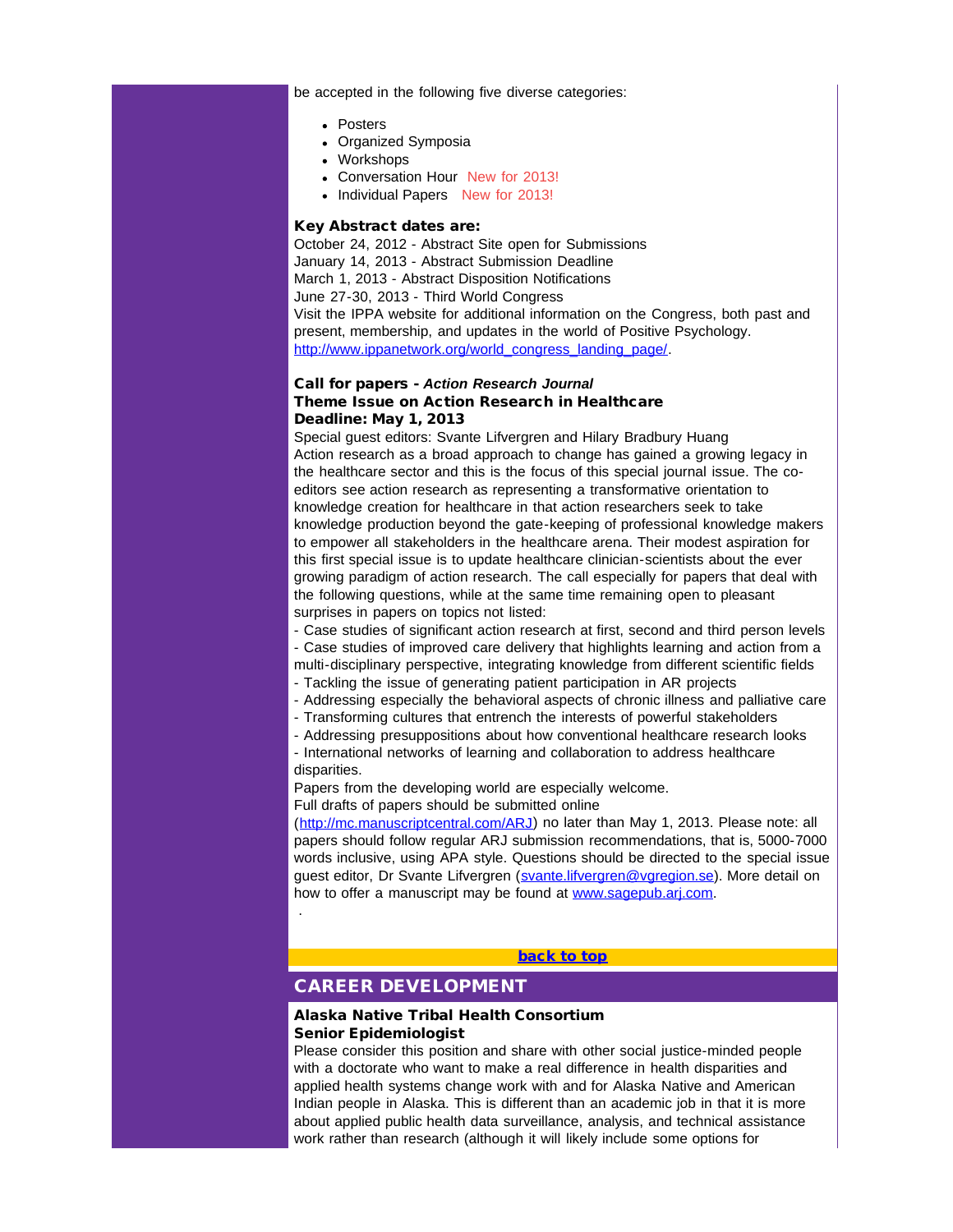publishing), and that it allows work-life balance, a collaborative work environment, and pays well. Knowledge about and passion for ending domestic violence, sexual violence, and child maltreatment are a plus, as this would be a major part of the senior epidemiologist's projects, at least for the first few years. For those who don't know, Alaska and the Alaska Tribal Health System are unique and amazing. The Alaska Native Tribal Health Consortium is a tribal non-profit whose board is composed of Alaska Native leaders from all of the independent regional tribal health organizations in Alaska. At ANTHC, we assist all of the tribal health organizations throughout the state with data and business needs, run culturallyrelevant public health and medical services, build infrastructure for healthy drinking water and environmental health, and work for improved Alaska Native/American Indian health care policy. At the Alaska Native Epidemiology Center, which is the department hiring for the Senior Epidemiologist, we do health surveillance and applied health studies, translate and disseminate health data for use by tribal health leaders and tribal leaders, provide technical assistance, engage in program evaluation, and participate in national tribal epicenter efforts. Job description and application can be found at: [http://www.anthc.org/jt/,](http://r20.rs6.net/tn.jsp?t=guhnbnlab.0.fzpocnlab.5gytkqcab.1&ts=S0849&p=http%3A%2F%2Fwww.anthc.org%2Fjt%2F) Job #: 20120753.

# Boston Public Health Commission, Community Initiatives Bureau, Boston, MA

#### Director, Boston REACH Obesity and Hypertension

Salary: \$65,000 - \$-80,000 annually Description:

*Background:* The Boston REACH Obesity and Hypertension Demonstration Project is one of two demonstration projects funded by the US Centers for Disease Prevention and Control (CDC) to implement and evaluate population-based policy, systems and environmental changes that can support healthy behaviors and reduce the prevalence of obesity and hypertension among Black and Latino residents. Boston has been funded for three years at \$4.6 million to develop, implement, evaluate and disseminate a portfolio of evidence-based strategies that build on past and current efforts for obesity and chronic disease prevention in the city of Boston. The Project is a collaborative partnership with the Boston REACH Coalition, YMCA of Greater Boston, and Harvard School of Public Health. *Duties:*

§

§

Overall responsibility for day to day program development and management of the Boston REACH Obesity and Hypertension Project.

§ Work in a confidential capacity with Division Director/Principal Investigator to assure that Project workplan, resource allocation and activities align with the required project deliverables.

§ Oversee assessment phase of project.

§ Manage and coordinate Leadership Team activities including communications, agenda-setting and meetings.

§ Work closely with core partners - Boston REACH Coalition, YMCA of Greater Boston, and Harvard School of Public Health - to coordinate all phases of project implementation.

§ Ensure compliance with all funder (Centers for Disease Control and Prevention) requirements and maintain close liaison with the CDC project officer. §

Manage Project budget to be aligned with resource needs and to assure that BPHC and CDC budget and expenditure requirements are followed.

§ Collaborate closely with other internal departments to assure seamless coordination of Boston REACH Project objectives across multiple organizational units.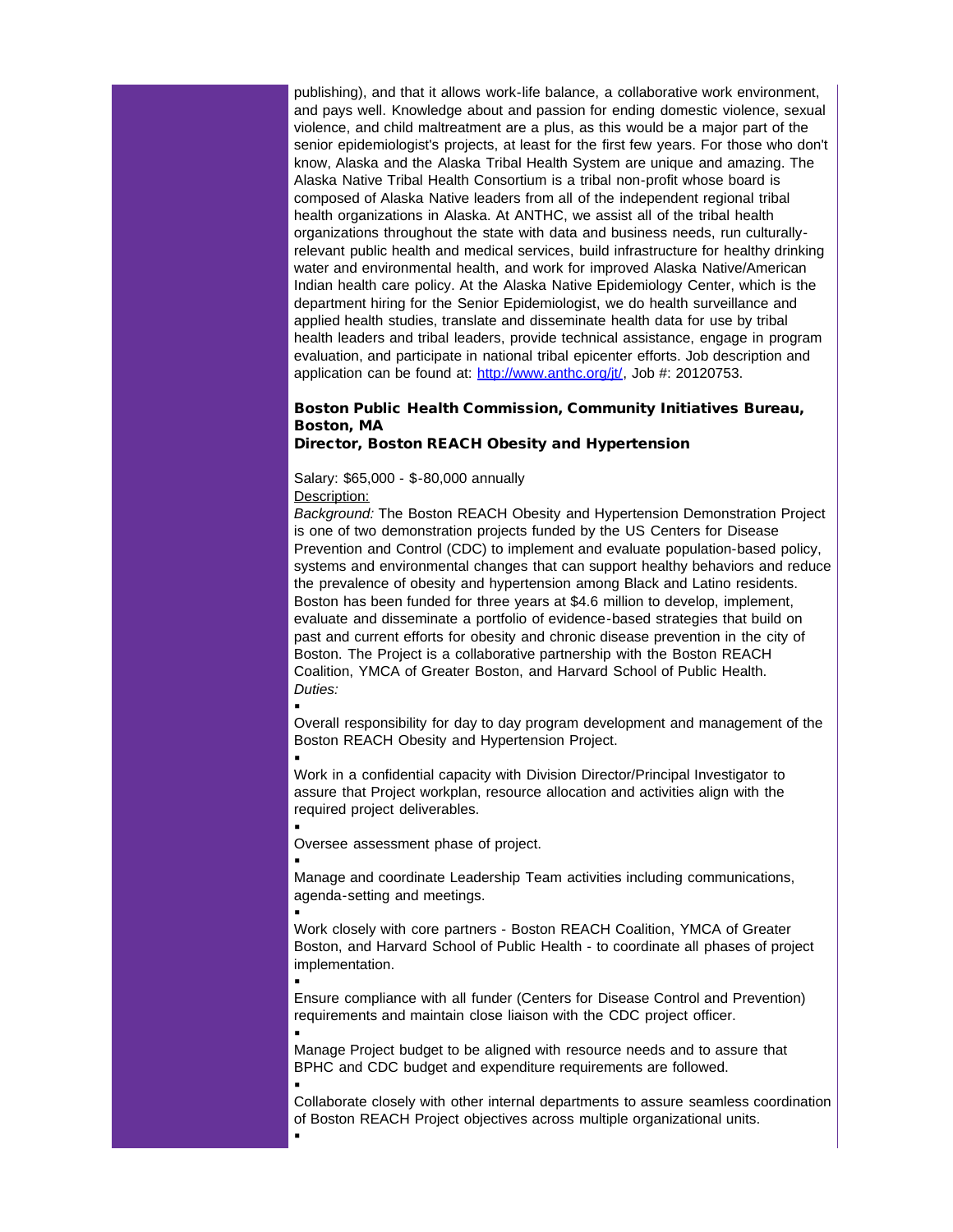In conjunction with Communications Office and leadership team manage media education efforts.

Collaborate with Evaluator and other REACH staff and partners to ensure that overall evaluation plan aligns with implementation and that data collection methods are in place to ensure successful evaluation.

Supervise assigned Project staff

§

§

§

§

§

§

§

§ Oversee processes for procuring, monitoring and evaluating all sub-recipient contracts,.

Overall coordination of partnership activities, including regular communications and meetings, trainings and technical assistance.

Provide overall support for assuring that Boston REACH Project health equity goals are being successfully addressed, including coordination with Center for Health Equity and Social Justice.

Prepare required grant reports.

Develop and write grant applications to support additional activities related to Project.

Works in a confidential capacity. Operates independently. Uses independent judgment and discretion to make decisions affecting the department and staff as it relates to unit operations/services and BPHC policy. Make and recommend management and personnel decisions for, including but not limited to promotion, transfer and assignment of staff, and imposition of discipline. Perform other duties as required.

Minimum Qualifications: Master's degree in public health or related field. Minimum five years progressively more responsible experience in program management, including budget, grant management, contract, and supervisory responsibilities in public health, community health, or related field. Demonstrated experience and skills in community health assessment, program planning and development, program management, and program evaluation. Strongly prefer experience in managing initiatives that address policy and systems change. Familiarity with models of health outcomes based on social determinants of health, and role of policy, environmental, and systems changes in health behavior change. Commitment to role of public health in promoting social justice and health equity.

Experience and excellent skills in working effectively with diverse community populations and broad based-coalitions. Excellent organizational skills, including ability to prioritize and to multi-task.

Ability to work in a fast-paced team environment, to meet deadlines, and to flexibly adapt to multiple priorities. Ability to work effectively in a team approach to program management.

Familiarity with Boston neighborhoods and Boston health and social service system preferred.

Excellent verbal communication skills with experience in facilitating large meetings and public speaking.

Excellent writing skills with extensive experience writing reports, grants, issue papers, and related documents. Excellent analytic skills, including ability to understand and interpret quantitative and qualitative data. Intermediate or higher level skill in Microsoft Office suite of Word, Excel, Powerpoint, and Internet Explorer. Spanish language capability preferred. Current Massachusetts driver's license and daily access to a car for travel to local meetings. This position may require direct client/patient contact and as a result of such direct contact, certain immunizations will be recommended and/or required prior to commencement of employment duties. A Criminal Offenders Records Information request must be completed for this position. However, a record is not an automatic bar to employment but is reviewed in relation to the job applied for. Boston residency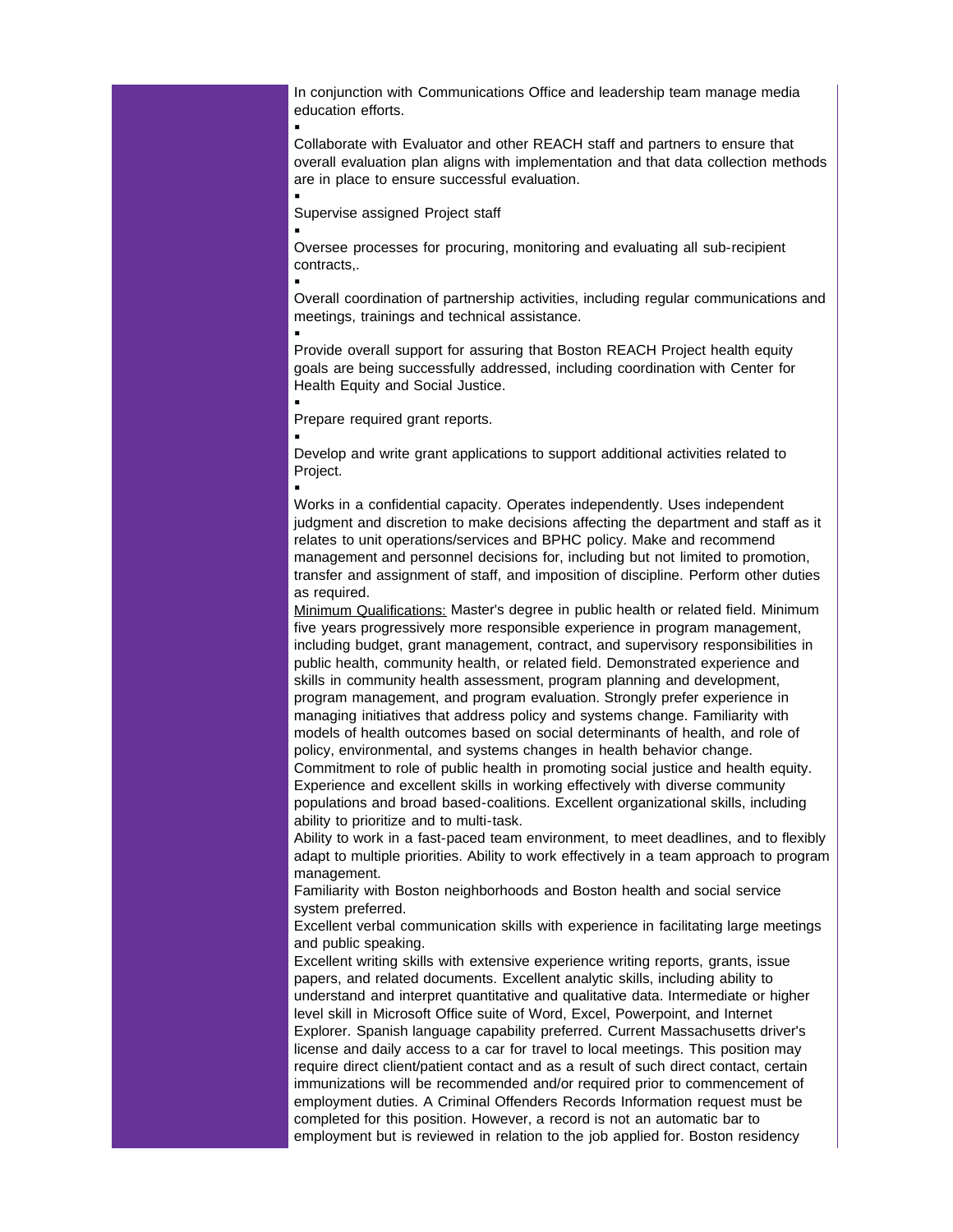required, or willingness to relocate within 6 months of hire. Apply at [http://www.bphc.org/Careers/Pages/JobOpportunities.aspx.](http://r20.rs6.net/tn.jsp?t=guhnbnlab.0.gzpocnlab.5gytkqcab.1&ts=S0849&p=http%3A%2F%2Fwww.bphc.org%2FCareers%2FPages%2FJobOpportunities.aspx.)

#### Community-Campus Partnerships for Health Jobs Listserv [https://mailman2.u.washington.edu/mailman/listinfo/cbprjobs](http://r20.rs6.net/tn.jsp?t=guhnbnlab.0.zp84bdeab.5gytkqcab.1&ts=S0849&p=https%3A%2F%2Fmailman2.u.washington.edu%2Fmailman%2Flistinfo%2Fcbprjobs)

The number of job opportunities in the fields of community-academic partnerships, community-based participatory research (CBPR) and service-learning is growing including post-doctoral fellowships, faculty positions and research directors for community organizations to name a few. We launched the CBPR jobs listserv and CBPR jobs twitter feed in 2010 to make it easier for those offering and seeking these sorts of positions to connect. Over 1,000 people are now subscribed. If you have a position to announce - or are looking for a position - subscribe to the listserv today at https://mailman2.u.washington.edu/mailman/listinfo/cbpriobs and follow us on twitter at http://www.twitter.com/cbpriobs. The listsery is archived. making it easy to scan the positions that have been posted (you do not need to subscribe to post a position, but only subscribers receive the postings and access the archive).

# The George Washington University School of Public Health and Health Services

## Julio Bellber Post-Doctoral Fellowship in Community Health Policy Research

The George Washington University School of Public Health and Health Services, in collaboration with the RCHN Community Health Foundation, is recruiting for the Julio Bellber Post-Doctoral Fellowship in

Community Health Policy Research. The purpose of the fellowship is to help develop a new generation of health policy scholars whose focus, like that of health centers themselves, is on improving health and

health care for populations most at risk for disparate treatment and outcomes. Housed in the GW Department of Health Policy, the Bellber Fellowship is a twoyear post-doctoral research fellowship that includes a competitive salary and additional resources for research and professional activities. Minimum qualifications include a research-related doctoral degree such as a PhD, DrPH, or ScD. Applicants with an MD, DDS, or JD must also hold an MPH, MS, MPP or other evidence of graduate-level research training. Qualifications also include research experience in a social science, public health, nursing, health services, health policy, or social work, and a demonstrated commitment to policy-focused research in medically-underserved populations in the United States. Applicants must be U.S. citizens or permanent residents, and have completed their doctoral degrees after August 1, 2010. To apply, please submit the following materials via e-mail to [gwbelb13@gwu.edu](mailto:gwbelb13@gwu.edu): 1) a curriculum vitae; 2) a letter of interest, including details regarding research interests and research agenda during the fellowship; 3) one paper or manuscript that demonstrates health-related research in underserved or low-income populations; 4) names/contact information for three references. To apply, you must also provide some information in an online application with George Washington University Human Resources, via the following link: [https://www.gwu.jobs/postings/12626.](http://r20.rs6.net/tn.jsp?t=guhnbnlab.0.hzpocnlab.5gytkqcab.1&ts=S0849&p=https%3A%2F%2Fwww.gwu.jobs%2Fpostings%2F12626) Application review will begin January 15, 2013 and continue until the fellowship position is filled. Questions about the fellowship should be directed to either of the co-directors of the fellowship: Paula Lantz, PhD, Professor and Chair of Health Policy ([plantz@gwu.edu\)](mailto:plantz@gwu.edu) or Sara Rosenbaum, JD, Harold and Jane Hirsh Professor of Health Law and Policy

([sarar@gwu.edu\)](mailto:sarar@gwu.edu).

#### Health Care For All, Boston, MA Development Associate

About the Organization: Health Care For All is a Boston-based non-profit advocacy and service organization dedicated to expanding access to quality affordable health care in Massachusetts. We seek to create a consumer-centered health care system that provides comprehensive, accessible and culturally-competent care for everyone, especially the most vulnerable. For over 25 years, HCFA has been a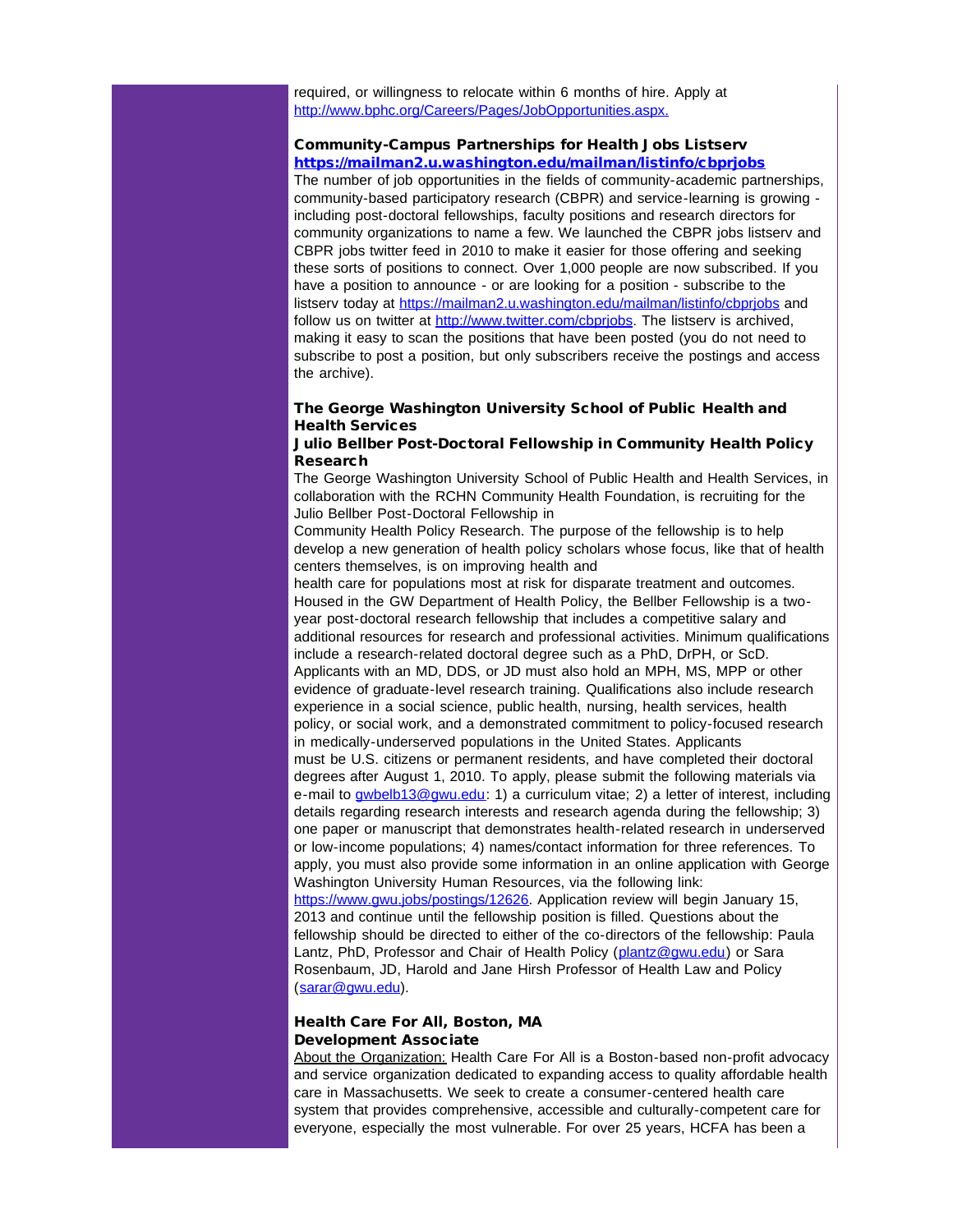leader in state health care policy, playing critical roles in major health reform efforts including the creation of MassHealth, private insurance patient's rights, and the 2006 Massachusetts health care reform law, known as Chapter 58. HCFA is now leading a major campaign for reducing costs in the health care delivery system, and is involved in implementation of the Affordable Care Act in Massachusetts. Besides doing advocacy and policy work, we also assist consumers directly through our HelpLine. HCFA HelpLine has fielded over 180,000 calls since 2006 and it is nationally recognized. HCFA is affiliated with Health Law Advocates, our legal advocacy arm, and Community Catalyst, which focuses on national health policy. For more information about Health Care For All, you can visit our website: [www.hcfama.org](http://r20.rs6.net/tn.jsp?t=guhnbnlab.0.izpocnlab.5gytkqcab.1&ts=S0849&p=http%3A%2F%2Fwww.hcfama.org).

Position Summary: Health Care For All's Development Associate will work as an integral part of the Development Team. Under supervision of the Director of Development, the Development Associate will assist with all aspects of HCFA's public and private grants program, ensure timely execution of all requests from partner foundations, and manage grant records and databases. The Development Associate is responsible for assisting with and/or taking the lead writing proposals and accompanying reports to help bring campaigns, programs and projects to scale. Working with the Director of Development, the Individual Giving and Events Manager, and other senior staff, the Development Associate will research prospective foundations, track outreach and work on all aspects of grant seeking work.

#### Major Responsibilities: *Grant Management*

- Identify written requirements for each potential grant submission and manage process and timeline for drafting, reviewing, editing, and final preparation for letters of interests, concept papers, and final proposals;
- Work with financial staff to prepare and submit budgets and financial statements or audits to foundations;
- Maintain regular contact with funders to ensure regular communication through phone, emails, and in-person meetings;
- Manage the process to collect information from staff for needed reports; coordinate with the Development Director and the senior staff to draft, review, edit, and finalize all reports;
- Compile information for grant reports in accordance with funder guidelines;
- Ensure new grant applications meet funder guidelines and timelines;
- Coordinate and work with staff and contract grant writers, when needed, to produce effective fundraising materials.

#### *Development Administrative Support*

- Coordinate the administrative activities of the Development Department including but not limited to updated development spreadsheets, drafting correspondence, and collecting and organizing research materials;
- Work with Individual Giving and Events Manager to develop and maintain new donor tracking systems;
- Maintain proprietary and confidential information from outside visitors and all other persons who do not have a legitimate reason to see or use such information in accordance with the organizations WISP document.

## *Development planning and other duties*

- Participate in organization-wide planning, fundraising and campaign activities;
- Support the Director of Development in seeking out partnerships with local and national foundations;
- Create and maintain a department calendar or events and deadlines;
- Write and edit copy for other development related materials, such as the website, blog and newsletters as needed.
- A positive, "can-do" attitude and a high degree of initiative;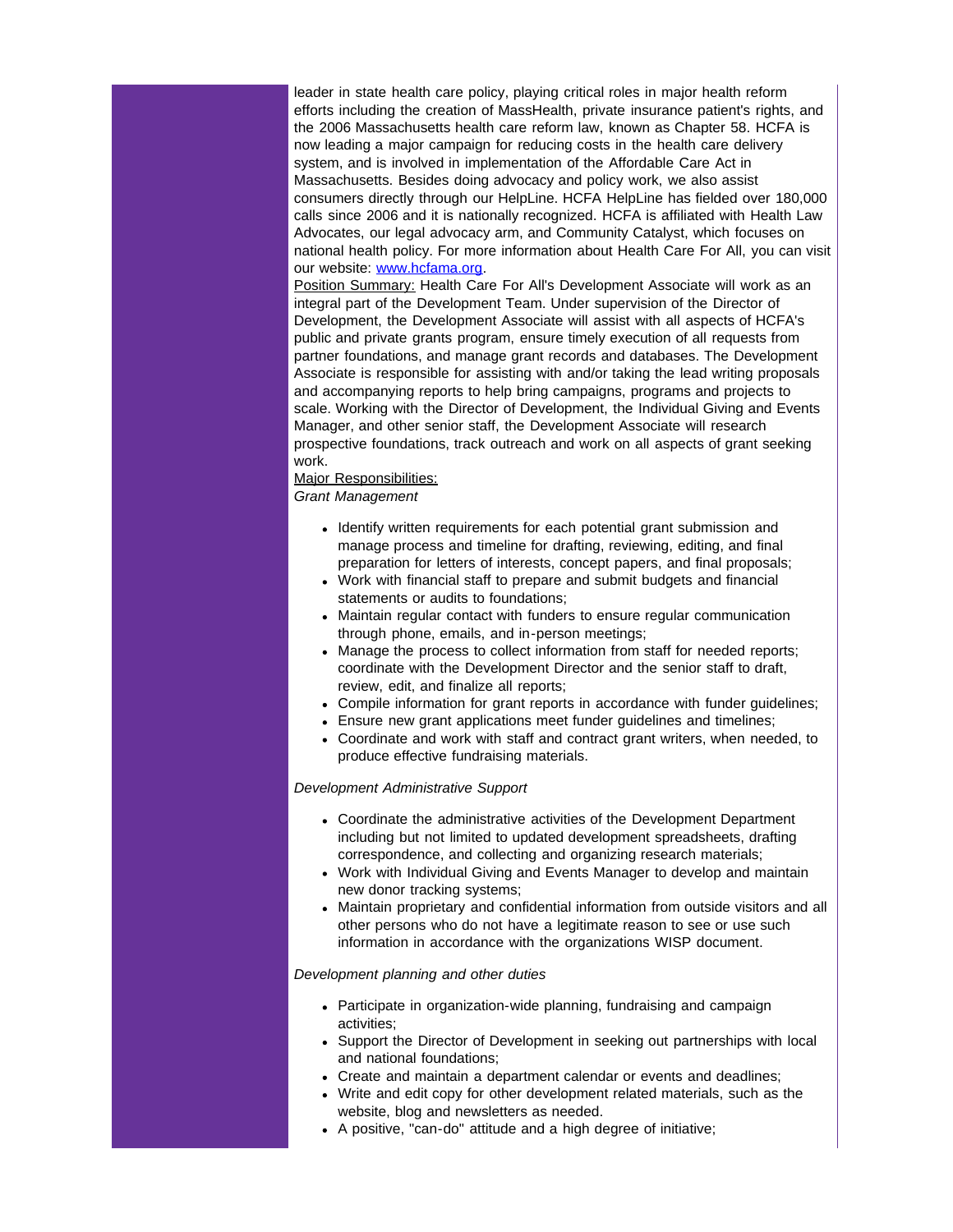- Strong organizational skills and attention to detail;
- Proficiency with the use of office technology including Microsoft Outlook, Word and Excel;
- Strong verbal communication skills and demonstrated ability to write clearly and persuasively;
- Ability to work collaboratively with a diverse group of stakeholders and coordinate a cross-disciplinary team;
- Experience using databases, research techniques and data evaluation;
- Track record of successfully performing under challenging deadlines;
- Ability to multi-task and manage competing demands and interests with diplomacy and courtesy;
- Demonstrated commitment to social justice and experience in non-profit work;
- 1-3 years of relevant work experience.

#### Qualifications:

#### Benefits:

- Competitive Salary
- Generous paid time off policy
- Robust benefits package
- Convenient downtown Boston location

Applicants should submit a resume with a one page cover letter briefly summarizing their interest in and qualifications for the position to: [jobs@hcfama.org.](mailto:jobs@hcfama.org) Please put "Development Associate" in the Subject line.

# L'Oreal USA Fellowships for Women in Science Five Fellowship Awards

# Deadline: December 20, 2012

Please find the attached information for the L'Oreal USA Fellowships for Women in Science (FWIS) program, a national awards program that annually recognizes and rewards U.S.-based women researchers at the beginning of their scientific careers. Five recipients receive up to \$60,000 each that they must put towards their postdoctoral research. Applications are open to female scientists, who will have completed their PhD and have started in a postdoctoral research position by September 1, 2013. Applicants must be American born, naturalized citizens or permanent residents and be affiliated with a U.S.-based academic or research institution. They should conduct their postdoctoral studies and research in the US and be involved in life or physical/material sciences, engineering, technology, computer science or mathematics. For more information and application, see [http://www.kellogghealthscholars.org/news/2013\\_ApplyNow\\_Poster\\_4\\_1\\_1.pdf](http://r20.rs6.net/tn.jsp?t=guhnbnlab.0.jzpocnlab.5gytkqcab.1&ts=S0849&p=http%3A%2F%2Fwww.kellogghealthscholars.org%2Fnews%2F2013_ApplyNow_Poster_4_1_1.pdf) and [http://www.kellogghealthscholars.org/news/LOreal\\_FAQ\\_2011-12b\\_1\\_1.pdf](http://r20.rs6.net/tn.jsp?t=guhnbnlab.0.kzpocnlab.5gytkqcab.1&ts=S0849&p=http%3A%2F%2Fwww.kellogghealthscholars.org%2Fnews%2FLOreal_FAQ_2011-12b_1_1.pdf) or visit [http://www.aaas.org/programs/education/loreal.shtml](http://r20.rs6.net/tn.jsp?t=guhnbnlab.0.lzpocnlab.5gytkqcab.1&ts=S0849&p=http%3A%2F%2Fwww.aaas.org%2Fprograms%2Feducation%2Floreal.shtml). Applications close December 20, 2012.

#### National Cancer Institute [Early Independent Scientist Program](http://r20.rs6.net/tn.jsp?t=guhnbnlab.0.mzpocnlab.5gytkqcab.1&ts=S0849&p=http%3A%2F%2Firp.nih.gov%2Fcareers%2Ffaculty-level-scientific-careers%2Fearly-independent-scientists-trans-nih-recruitment)

#### Trans-NIH Recruitment

#### Deadline: December 14, 2012

Description:The Intramural Research Program (IRP) is home to more than 1,100 tenured and tenure-track principal investigators and 7,000 trainees. The NIH Director's Early Independence Award Program was developed to support recent doctoral graduates in independent positions without the need to train further in a post-doctoral fellowship. Candidates will be provided with the resources to establish an independent research program.

Qualifications: Ph.D., M.D., D.D.S., or equivalent doctoral researchers Contact: Interested individuals should submit electronically a cover letter,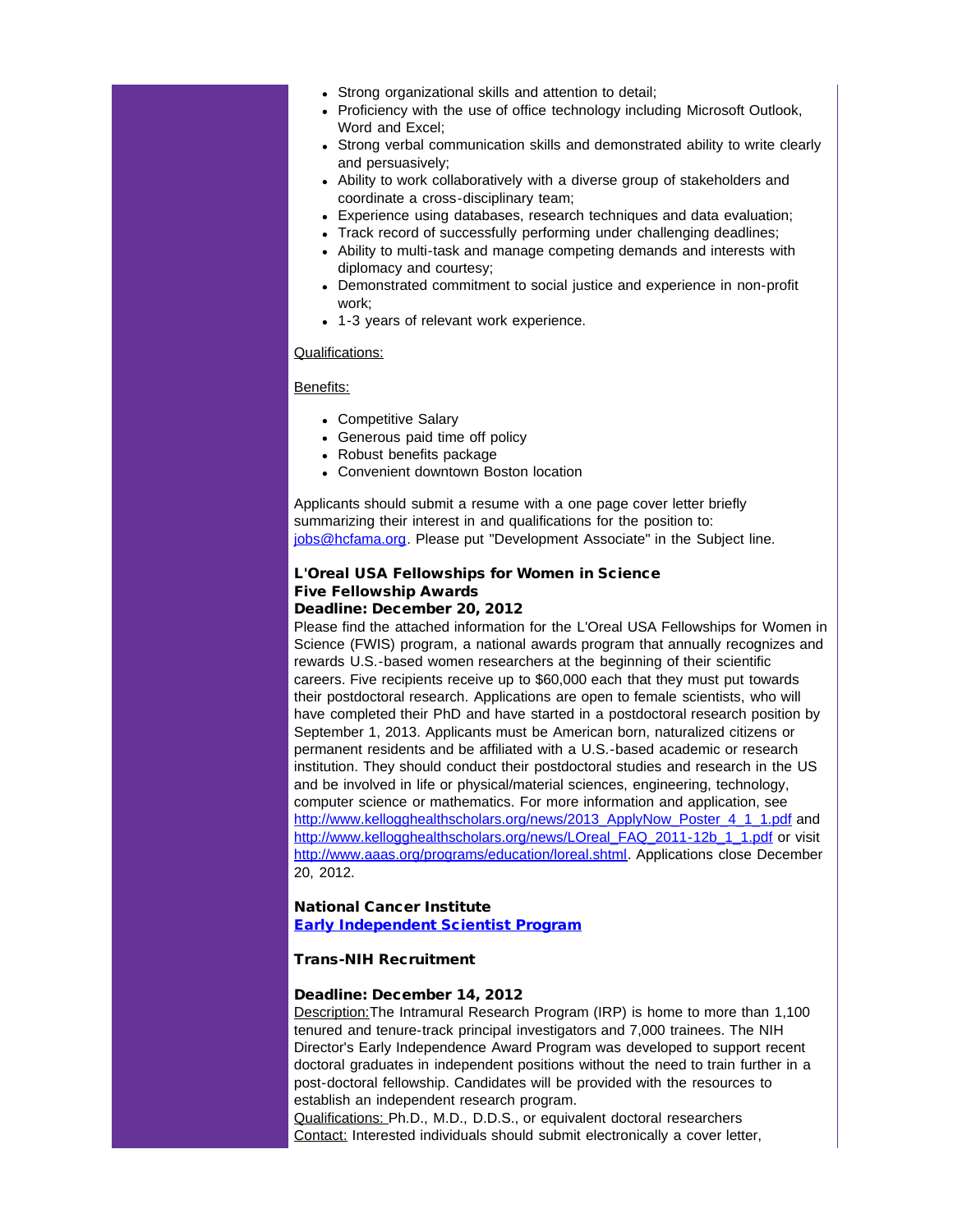curriculum vitae, and a 3-page statement of research interests and future plans, and arrange to have 3 letters of reference sent to Charles Dearolf, Ph.D., Assistant Director for Intramural Research; NIH at [dearolfc@od.nih.gov](mailto:dearolfc@od.nih.gov).

#### National Center for Health Statistics, Hyattsville, MD Mathematical Statistician (Two openings) Deadline: December 20, 2012

A vacancy announcement has been posted for a vacant position within the National Center for Health Statistics (NCHS), Office of Research and Methodology, Statistical Research and Survey Design Staff Branch in Hyattsville, MD. This position is for a Mathematical Statistician (Confidentiality), GS-1529-14. The vacancy numbers are HHS-CDC-M1-13-786541 and HHS-CDC-D1-13- 786540 and the announcements open 11/21/12 and close 12/20/12. All interested and qualified individuals are encouraged to apply. The vacancy announcements can be found at: [https://www.usajobs.gov/GetJob/PrintPreview/331148300](http://r20.rs6.net/tn.jsp?t=guhnbnlab.0.nzpocnlab.5gytkqcab.1&ts=S0849&p=https%3A%2F%2Fwww.usajobs.gov%2FGetJob%2FPrintPreview%2F331148300) and

[https://www.usajobs.gov/GetJob/PrintPreview/331148400](http://r20.rs6.net/tn.jsp?t=guhnbnlab.0.ozpocnlab.5gytkqcab.1&ts=S0849&p=https%3A%2F%2Fwww.usajobs.gov%2FGetJob%2FPrintPreview%2F331148400).

## National Center for Health Statistics, Division of Vital Statistics, Office of the Director Branch, Hyattsville, MD Science Officer, GS-601-15 Deadline: December 28, 2012 Salary: \$123,758.00 to \$155,500.00 / Per Year Position Information: Full-time, Permanent The vacancy announcement can be found at

[https://www.usajobs.gov/GetJob/ViewDetails/332088600](http://r20.rs6.net/tn.jsp?t=guhnbnlab.0.pzpocnlab.5gytkqcab.1&ts=S0849&p=https%3A%2F%2Fwww.usajobs.gov%2FGetJob%2FViewDetails%2F332088600) and [https://www.usajobs.gov/GetJob/ViewDetails/332085700.](http://r20.rs6.net/tn.jsp?t=guhnbnlab.0.qzpocnlab.5gytkqcab.1&ts=S0849&p=https%3A%2F%2Fwww.usajobs.gov%2FGetJob%2FViewDetails%2F332085700)

# National Center for Health Statistics

Three Openings in Its Statistical Research and Survey Design **Staff** 

## Deadlines: See Below

The Centers for Disease Control and Prevention's National Center for Health Statistics (NCHS) is enhancing its statistical expertise and is seeking exceptional candidates for three positions in the Statistical Research and Survey Design Staff (SRSDS), Office of Research and Methodology (ORM). SRSDS, which contains the largest group of research statisticians in NCHS, conducts statistical research and technical assistance relevant to NCHS programs and the broader statistical and scientific communities. Recent work includes redesign of NCHS surveys, methods for modeling and analyzing survey data, small-area estimation, combining information from multiple data sources, quality control, statistical disclosure limitation and protection of confidentiality, handling missing data, and statistical computing. The three positions are described briefly below, together with links for more information and application procedures. The positions are open to qualified U.S. citizens and non-citizens under various hiring mechanisms. NCHS is the principal health statistics agency in the United States. Its mission is to compile accurate, relevant, and timely statistical information to guide actions and policies that improve the health of the American people. NCHS is a unique public resource for health information and a critical element of public health and health policy.

(1) Mathematical Statistician. Annual salary range: \$74,872 - \$115,742

Conducts statistical research and technical assistance relevant to NCHS programs and the broader statistical and scientific communities. Disseminates work via presentations and publications.

Title 5, General Schedule, Public Jobs (open to all U.S. Citizens): [https://www.usajobs.gov/GetJob/ViewDetails/331149300](http://r20.rs6.net/tn.jsp?t=guhnbnlab.0.rzpocnlab.5gytkqcab.1&ts=S0849&p=https%3A%2F%2Fwww.usajobs.gov%2FGetJob%2FViewDetails%2F331149300) (closes December 12, 2012). Title 5, General Schedule, Status Candidates (Merit Promotion and VEOA Eligibles): [https://www.usajobs.gov/GetJob/ViewDetails/331179600](http://r20.rs6.net/tn.jsp?t=guhnbnlab.0.szpocnlab.5gytkqcab.1&ts=S0849&p=https%3A%2F%2Fwww.usajobs.gov%2FGetJob%2FViewDetails%2F331179600) (closes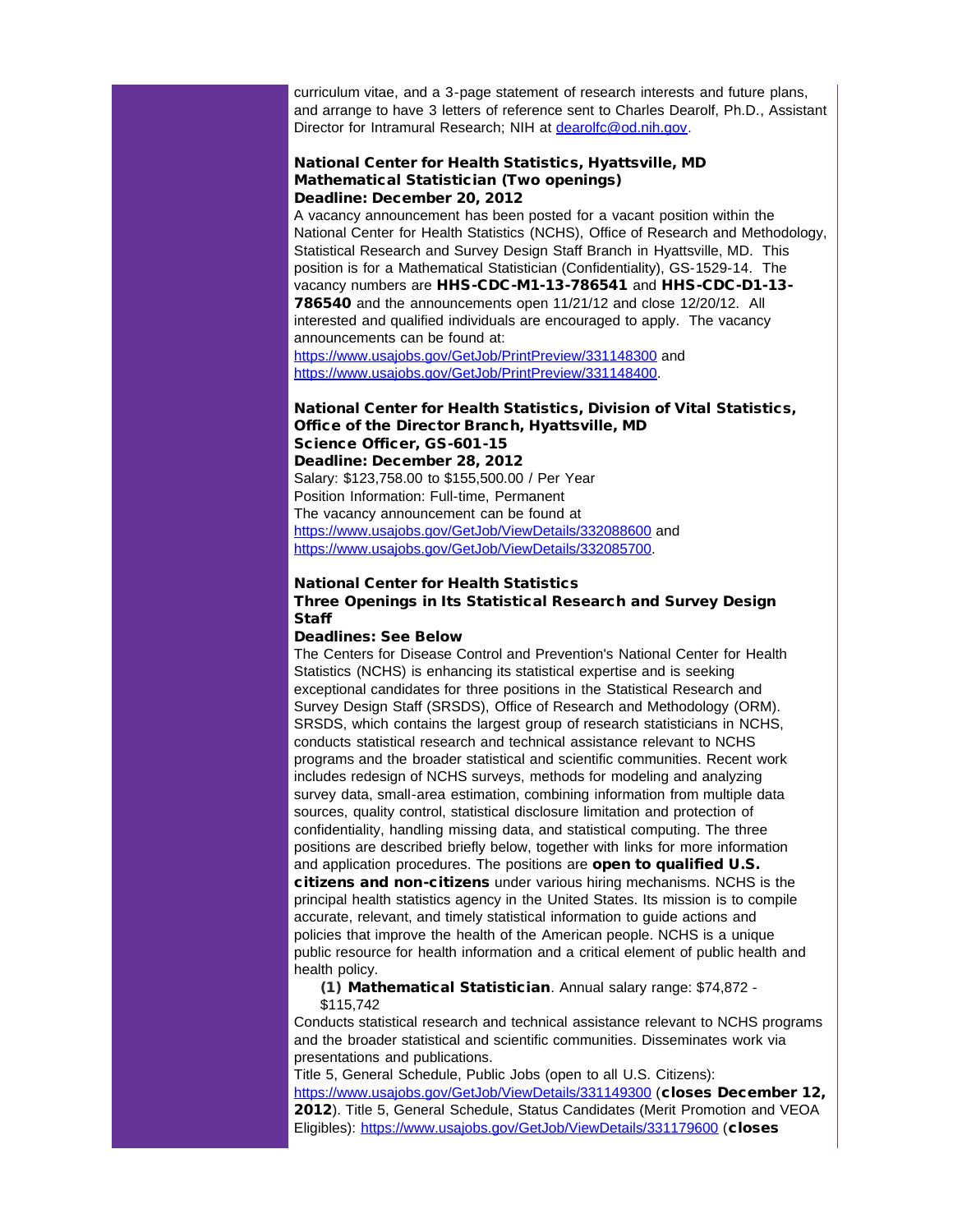December 12, 2012). Title 42 Service Fellowship (open to all U.S. Citizens or legal permanent residents with work authorizations):

[http://www.cdc.gov/nchs/about/fellowship\\_mathematical\\_statistics.htm](http://r20.rs6.net/tn.jsp?t=guhnbnlab.0.tzpocnlab.5gytkqcab.1&ts=S0849&p=http%3A%2F%2Fwww.cdc.gov%2Fnchs%2Fabout%2Ffellowship_mathematical_statistics.htm) (closes December 14, 2012)

(2) Mathematical Statistician (confidentiality). Annual salary range: \$105,211 - \$136,771

Conducts statistical research and technical assistance on a variety of issues and problems, particularly those relating to statistical disclosure limitation and protection of confidentiality in design, analysis, and dissemination for data systems in NCHS and elsewhere. Disseminates work via presentations and publications. Title 5, General Schedule, Public Jobs (open to all U.S. Citizens):

[https://www.usajobs.gov/GetJob/ViewDetails/331148400](http://r20.rs6.net/tn.jsp?t=guhnbnlab.0.uzpocnlab.5gytkqcab.1&ts=S0849&p=https%3A%2F%2Fwww.usajobs.gov%2FGetJob%2FViewDetails%2F331148400) (closes December 20, 2012). Title 5, General Schedule, Status Candidates (Merit Promotion and VEOA Eligibles): [https://www.usajobs.gov/GetJob/ViewDetails/331148300](http://r20.rs6.net/tn.jsp?t=guhnbnlab.0.vzpocnlab.5gytkqcab.1&ts=S0849&p=https%3A%2F%2Fwww.usajobs.gov%2FGetJob%2FViewDetails%2F331148300) (closes December 20, 2012). Title 42 Senior Service Fellowship (open to all U.S. Citizens or legal permanent residents with work authorizations):

[http://www.cdc.gov/nchs/about/fellowship\\_mathematical\\_statistics\\_confidentiality.htm](http://r20.rs6.net/tn.jsp?t=guhnbnlab.0.wzpocnlab.5gytkqcab.1&ts=S0849&p=http%3A%2F%2Fwww.cdc.gov%2Fnchs%2Fabout%2Ffellowship_mathematical_statistics_confidentiality.htm) (closes December 21, 2012).

(3) Chief of SRSDS. Annual salary range: \$123,758 - \$199,700 Develops and directs a program of statistical research, technical assistance, presentations, and publications relevant to NCHS programs and the broader statistical and scientific communities. Directs the staff of SRSDS and conducts individual research, technical assistance, and dissemination of work via presentations and publications. Establishes and maintains collaborative partnerships with outside researchers and professional associations. Works with other ORM leaders to consider issues and develop programs relevant to ORM and NCHS as a whole. Title 42 Distinguished Consultant (open to U.S. Citizens and non-citizens):

[https://www.usajobs.gov/GetJob/ViewDetails/329860900](http://r20.rs6.net/tn.jsp?t=guhnbnlab.0.meijxhlab.5gytkqcab.1&ts=S0849&p=https%3A%2F%2Fwww.usajobs.gov%2FGetJob%2FViewDetails%2F329860900) (closes December 11, 2012). Further information:

[http://www.cdc.gov/nchs/about/supervisory\\_mathematical\\_statistician.htm.](http://r20.rs6.net/tn.jsp?t=guhnbnlab.0.xzpocnlab.5gytkqcab.1&ts=S0849&p=http%3A%2F%2Fwww.cdc.gov%2Fnchs%2Fabout%2Fsupervisory_mathematical_statistician.htm)

# University of Maryland School of Public Health, Department of Epidemiology and Biostatistics, College Park, MD Assistant Professor (Tenure-track)

The Department of Epidemiology and Biostatistics is seeking an Assistant Professor (tenure-track) position in Epidemiology in our School of Public Health. The Department's mission is to improve health and reduce health disparities in local communities, the state of Maryland, and the nation. We accomplish this by using established epidemiological and quantitative methods, as well as developing new scientifically grounded approaches, that are applied predominately to identifying determinants of health and discovering and evaluating primary and secondary prevention strategies for chronic diseases. We offer the MPH degree in the concentrations of Epidemiology and Biostatistics and a PhD in Epidemiology. The position represents a unique opportunity to join a growing department and make important contributions to an exciting research agenda and graduate student training program.

Qualifications: Candidates must possess a doctoral degree in Epidemiology. A record of professional publications and activities in epidemiology-related work that supports a tenure-track position at the rank of Assistant Professor is required. Assistant Professor candidates must demonstrate potential for developing a strong program of externally funded research. Research interests and expertise should align with those of the department and focus on population-based studies. Research areas of particular interest to the department include, but are not limited to, social and behavioral factors in health and epidemiology of chronic diseases (e.g. asthma, cardiovascular disease, cancer and diabetes), infectious diseases, and obesity. Special emphasis on health disparities, disease prevention, nutrition, and health promotion is desirable. Previous teaching experience, along with interests and ability to teach intermediate or advanced graduate level epidemiologic methods courses and mentor graduate students, is preferred. Demonstration of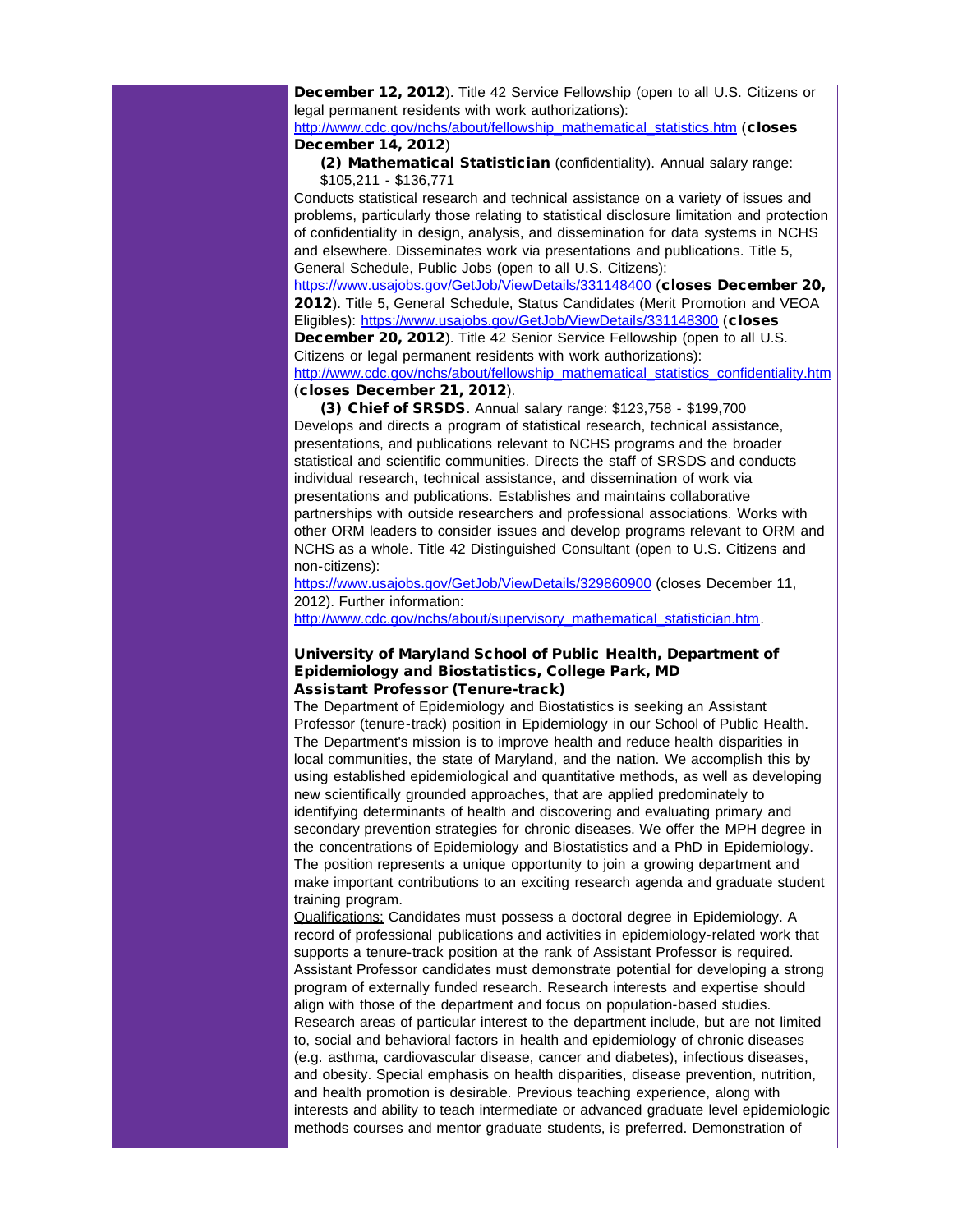collaborative work is highly desirable.

Responsibilities: Successful candidates are expected to be actively involved in extramurally-funded, multidisciplinary research (or demonstrate the potential for such activity), teach intermediate or advanced graduate level epidemiology courses, mentor graduate students, and engage in service. Effective interpersonal, communication, and collaborative skills are essential. Salary and Appointment Date: This is a twelve-month tenure-track appointment with up to 75% state funding. Salary is competitive and commensurate with qualifications and experience. Appointments may begin August 2013. Application: Applicants must apply electronically to [https://jobs.umd.edu](http://r20.rs6.net/tn.jsp?t=guhnbnlab.0.h7n9dneab.5gytkqcab.1&ts=S0849&p=https%3A%2F%2Fjobs.umd.edu) specifying 118647 under the faculty section. Review of applications will begin immediately and applications will be accepted until the position is filled. For best consideration, candidates are expected to submit materials by December 15, 2012. Applications should include the following: 1) cover letter describing qualifications for the position, 2) a current curriculum vitae, 3) a statement of research focus including current and planned research, 4) a statement of teaching experience and interest, 5) names and contact information of three individuals who can provide references (to be contacted only with candidate's approval), and 6) copies of the three most significant publications. Inquiries about the position should be directed to: Dr. Sandra Crouse Quinn, Search Committee Chair ([scquinn@umd.edu\)](mailto:scquinn@umd.edu). For questions concerning application submission, please contact Ms. Karen Mackey ([klmackey@umd.edu\)](mailto:klmackey@umd.edu).

About the University of Maryland: The University of Maryland is a Research Extensive University. College Park is the flagship campus of the University of Maryland System with over 2,500 faculty and 25,000 undergraduate and 10,000 graduate students. The University is located 8 miles from Washington D.C. and in close proximity to many federal agencies, including the National Center for Health Statistics. For further information on the Department of Epidemiology and Biostatistics, please visit our Web Site: [http://www.sph.umd.edu/EPIB.](http://r20.rs6.net/tn.jsp?t=guhnbnlab.0.wejhb6iab.5gytkqcab.1&ts=S0849&p=http%3A%2F%2Fwww.sph.umd.edu%2FEPIB)

#### University of South Carolina Arnold School of Public Health Associate Professor or Professor, Social Determinants of Health

The University of South Carolina's Arnold School of Public Health invites applications for a tenured/tenure-track faculty position at the level of Associate Professor or Professor for scholars interested in social determinants of health. This faculty member would contribute to the leadership and expansion of the school's existing strengths in research, teaching, and outreach related to addressing health disparities through understanding and acting on social determinants of health. Scholarly interests should be guided by a social-determinants perspective emphasizing social, political, economic, and/or cultural factors that are embedded in our society and influence population health. The position will be in the Department of Health Promotion, Education, and Behavior (http://www.sph.sc.edu/hpeb). The Department is interdisciplinary, collaborative, energetic, and progressive. Candidates are expected to demonstrate achievement in scholarship commensurate with appointment at full rank, a strong record of extramural funding, ability to mentor junior faculty members, and ability to foster our partnerships with community, state, national, and global organizations. Candidates should possess a doctoral degree in public health, health behavior or promotion, sociology, anthropology, policy sciences, psychology, epidemiology, or a related field. Candidates must qualify for appointment at the Associate Professor or Professor rank in the Arnold School of Public Health

(http://www.sph.sc.edu/academicaffairs/pdf/TPCriteria09.pdf).

To apply: Send letter of application, curriculum vita, a copy of two scholarly works, and contact information for three references to: Donna Richter, Ed.D., Search Committee Chair, c/o Ann Cassady, Department of Health Promotion, Education, and Behavior, Arnold School of Public Health, University of South Carolina, Columbia, SC 29208; Phone (803) 777-6558, Fax (803) 777-6290. Electronic applications may be sent to cassadya@mailbox.sc.edu.

University of Wisconsin-Milwaukee Joseph J. Zilber School of Public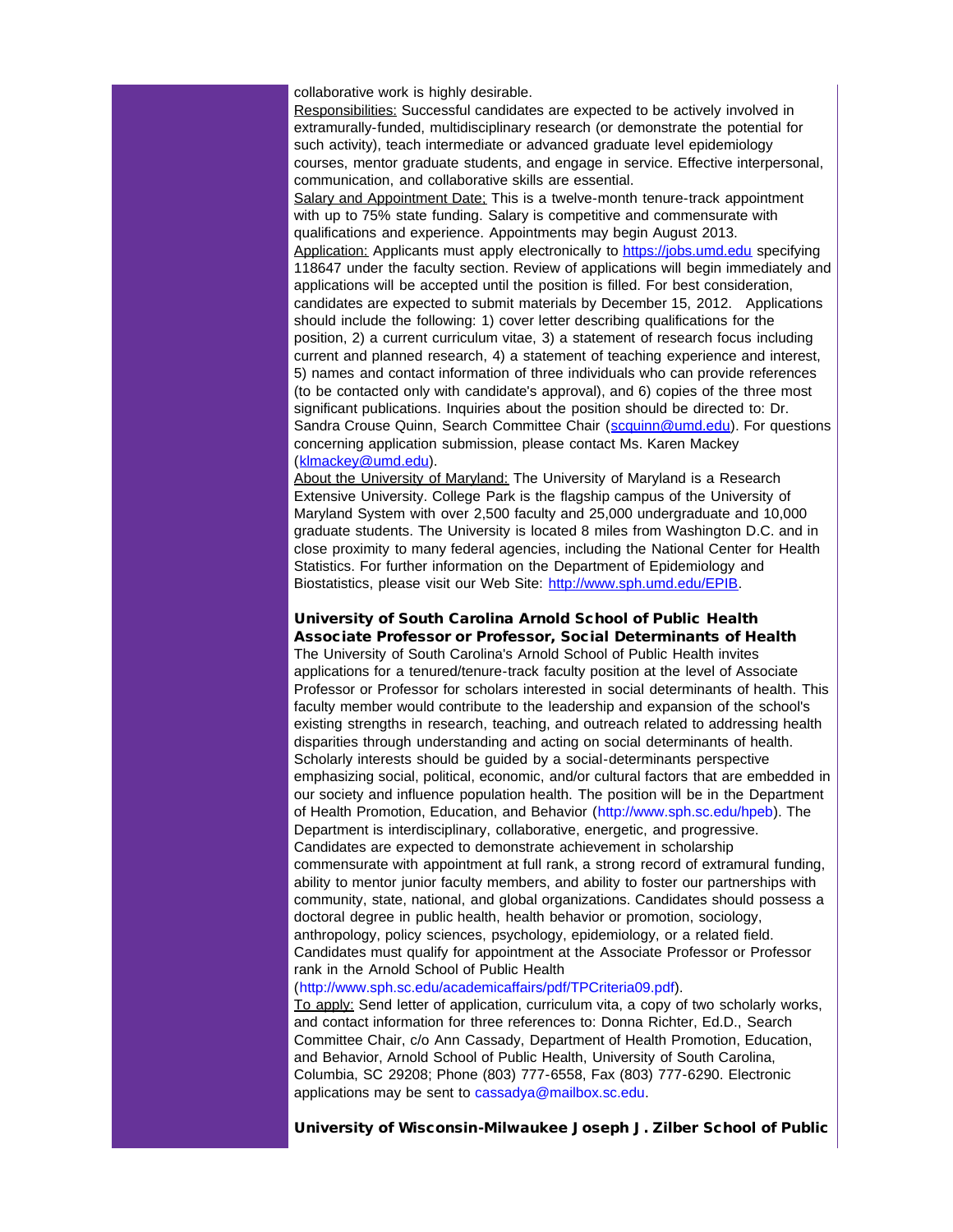#### Health

# Ten Openings - Assistant Professor (Tenure-track) or Associate or Full Professor (Tenured)

# Deadline: December 12, 2012

There are several exciting opportunity at the Joseph J Zilber School of Public Health at the University of Wisconsin - Milwaukee to advance policy, social justice and health equity. The Zilber school, founded in 2009 with an explicit commitment to social and environmental justice, is seeking exceptional candidates for 10 tenure-track/tenured positions to join us in developing novel, transdisciplinary research, education, and practice programs to improve overall population health and promote social and health equity. There are openings for scholars with expertise in public health policy/administration (4 openings), epidemiology, biostatistics, or environmental/occupational health. All areas of expertise within these disciplines will be considered. All positions will be 100% hard-funded tenuretrack (Assistant Professor) or tenured (Associate or Full Professor) 9-month academic year appointments. The complete position descriptions are available at [http://www.publichealth.uwm.edu/facultyrecruitment](http://r20.rs6.net/tn.jsp?t=guhnbnlab.0.yzpocnlab.5gytkqcab.1&ts=S0849&p=http%3A%2F%2Fwww.publichealth.uwm.edu%2Ffacultyrecruitment).

<span id="page-12-0"></span>Please note that our ad states that applications should be completed online by November 30th for full consideration; however our initial review will consider all policy applications completed by midnight CST December 12, 2012. We welcome questions or inquiries about these positions - please contact Ms. Tanika Reesnes, (414) 227-3131, [reesnes@uwm.edu](mailto:reesnes@uwm.edu) or Dr. Lorraine Halinka Malcoe, (414) 227 4074 or (414) 229-7229, [malcoe@uwm.edu](mailto:malcoe@uwm.edu).

#### [back to top](#page-0-2)

# CONFERENCES AND EVENTS

# Second Latin American and Caribbean Global Health Conference "Transcending borders for health equity"

Santiago, Chile January 9-11, 2013 - [http://bit.ly/Z8hwAH](http://r20.rs6.net/tn.jsp?t=guhnbnlab.0.zzpocnlab.5gytkqcab.1&ts=S0849&p=http%3A%2F%2Fbit.ly%2FZ8hwAH)

Conveners: The Latin American Alliance for Global Health (ALASAG); The School of Public Health "Dr. Salvador Allende G." of the University of Chile; The Latin American Association of Schools of Public Health (ALAESP).

The objective is to share knowledge and strengthen partnerships for education, research and advocacy in Global Health in Latin America and The Caribbean. The conference also seeks to contribute a Latin American outlook to the most pressing issues in the global health and development agenda, such as the impact of the economic crisis, social movements and conflicts and the Millennium Development Goals (MDGs). The Conference is intended as a forum for discussion and proposal for progress toward achieving greater equity and social justice within and among all countries. The program is organized under the following thematic areas:

\* Migration, violence and population displacements

\* Education and Human Resource Development in Global Health

\* Health law and human rights

- \* Nutrition and food security
- \* Challenges of social movements and social media networks
- \* Development cooperation and global health, peace, and diplomacy

\* Universal coverage and social protection

\* Research, innovation and implementation in global health

\* Working towards the post Millennium Development Sustainable Goals

\* The economic crisis and its impact on public health

\* Climate Change, Challenges and Opportunities for Global Health

Speakers: The following speakers have confirmed their attendance

- Sr. Ricardo Lagos Escobar, former President of Chile and Commissioner of the WHO Social Determinants of Health Commission,

- Dr. Jaime Mañalich, Minister of Health, Chile,

- Dr. Ginés Gonzalez, President Emeritus ISalud University, Buenos Aires,

Argentina Ambassador to Chile and ex- Minister of Health, Argentina,

- A representative of Dr. Mirta Roses, Regional Director of the Pan American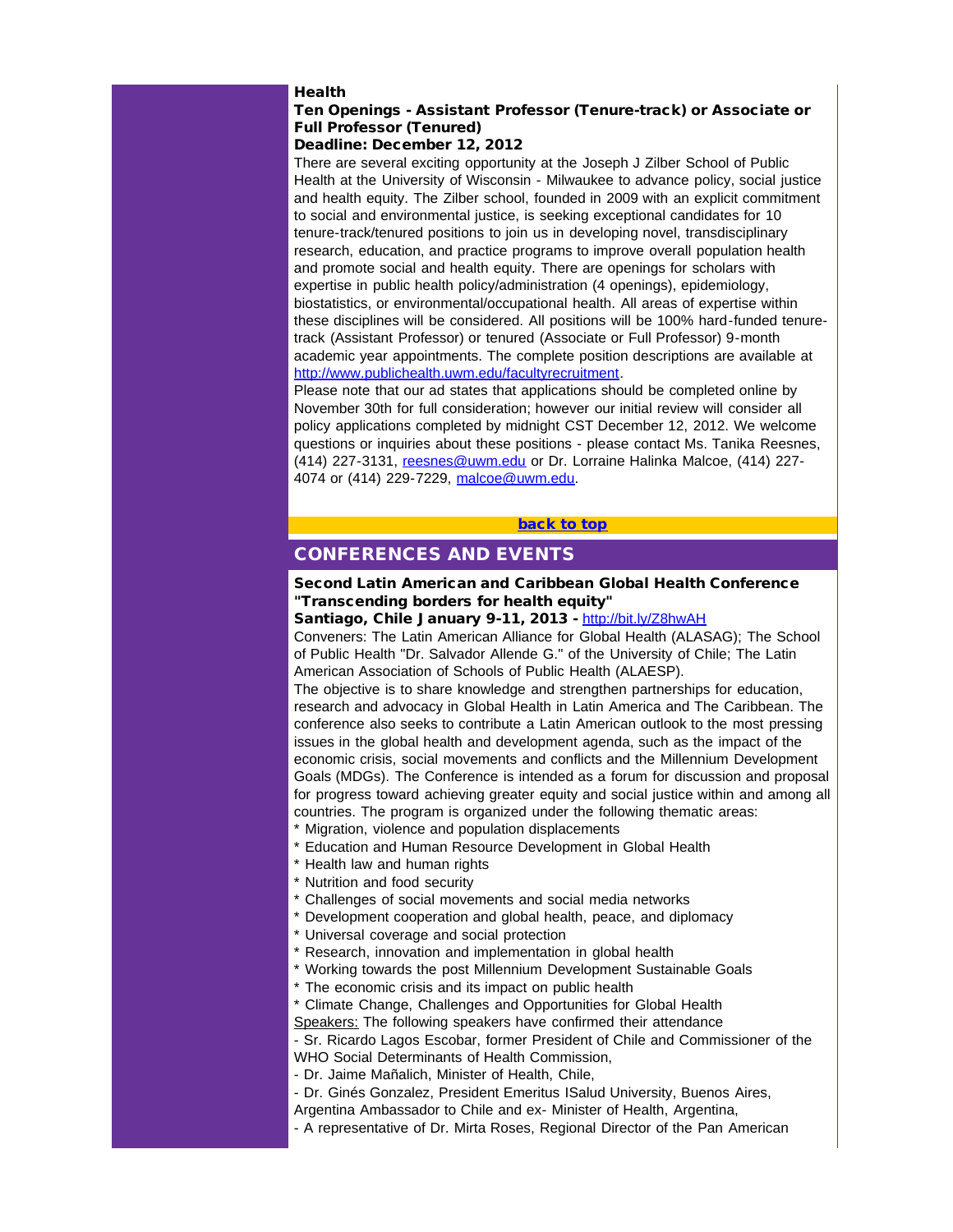Health Organization (PAHO / WHO),

- Sir Michael Marmot, UCL International Institute for Society and Health;
- Prof. Ronald Labonte, University of Ottawa,

- Dr. Paulo Buss, Fiocruz Foundation,

- Dr. Anvar Velji, Consortium of Universities for Global Health (GHEC-CUGH), - Prof. Oscar Cabrera, O'Neill Institute for National and Global Health Law at

Georgetown University,

- Dr. Pierre Beukens, Tulane University School of Public Health and Tropical Medicine and CUGH,

- Dr. Haile Debas, University of California San Francisco, and CUGH,
- Dr. Wolfgang Munar-Angulo, Gates Foundation,
- Dr. Roger Glass, Fogarty International Center,
- Dr. Jeannette Vega, Rockefeller Foundation,
- Dr. Ilona Kickbusch, The Graduate Institute, Switzerland.

<span id="page-13-0"></span>Partners: Many individuals and organizations in Chile, Latin America, the Caribbean, North America and Europe have contributed significant resources to ensure that this second Conference is as successful as the first one. The School of Public Health at the University of Chile, as host of the event, has generously contributed its own resources and from other Chilean funding sources to ensure the success of the Congress. The members of ALASAG in 10 LAC nations are working to promote the conference in their own countries. At the time of this announcement, the following organizations have agreed to partner with ALASAG and the University of Chile to co-sponsor the conference: the Ministry of Health of the Chilean Government, the Pan American Health Organization, Consortium of Universities for Global Health, Columbia University Global Center in Latin America (Santiago), the Fogarty International Center, the O´Neill Institute for National and Global Health Law, Georgetown University, Canadian Society for International Health, Chilean Occupational Health Safety Association (ACHS), Aguas Andinas Corporation, Clínica Las Condes and Pfizer Chile, S.A. Giorgio Solimano Cantuarias President 2nd Latinamerican and Carribean Global Health Conference School of Public Health Universidad de Chile, V. Nelly Salgado de Snyder Technical Secretariat Alianza Latinoamericana de Salud Global (ALASAG), National Institute of Public Health Cuernavaca, México

[back to top](#page-0-2)

# **RESOURCES**

# **Publications**

**Differences in patient-reported experiences of care by race and acculturation status** Hasnain M, Schwartz A, Girotti J, et al, *Journal of Immigrant and Minority Health*. 2012 Nov; DOI: 10.1007/s10903-012- 9728-x

Using data from the Consumer Assessment of Healthcare Providers and Systems Clinician & Group Survey Adult Primary Care instrument, this study found that race and acculturation status were significantly associated with experiences of care, including patient ratings of their provider and perceptions of shared decision making and helpfulness. Consistent with previous research, unacculturated Hispanics had the poorest self-rated health scores, gave significantly higher provider ratings, and had more interest in shared decision making than other groups. The authors conclude that race and acculturation may play a role in physician-patient relationships and overall health care delivery. (Hasnain M, Schwartz A, Girotti J, et al. [Differences in patient-reported experiences of care by](http://r20.rs6.net/tn.jsp?t=guhnbnlab.0.9zpocnlab.5gytkqcab.1&ts=S0849&p=http%3A%2F%2Fsmtp01.kff.org%2Ft%2F34201%2F321763%2F38036%2F0%2F) [race and acculturation status.](http://r20.rs6.net/tn.jsp?t=guhnbnlab.0.9zpocnlab.5gytkqcab.1&ts=S0849&p=http%3A%2F%2Fsmtp01.kff.org%2Ft%2F34201%2F321763%2F38036%2F0%2F) *Journal of Immigrant and Minority Health*. 2012 Nov; DOI: 10.1007/s10903-012-9728-x).

Factors That Mediate Racial/Ethnic Disparities In U.S. Fetal Death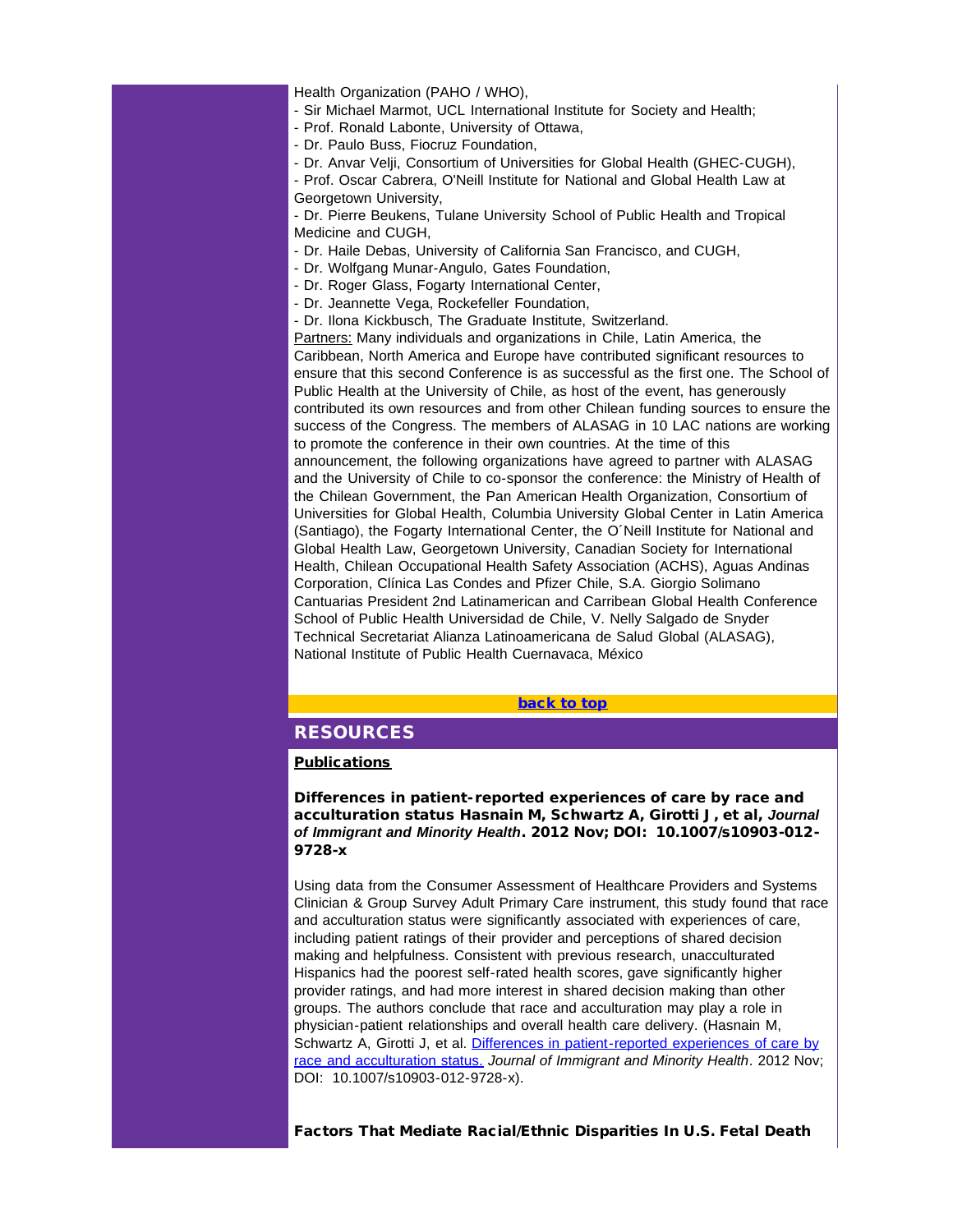#### Rates

Lorch SA, Kroelinger CD, Ahlberg C, Barfield WD. *American Journal of Public Health*. 2012 Oct; 102(10): 1902-1910

This study examined the impact of socioeconomic status, maternal health, complications during pregnancy, and fetal health status on racial disparities in fetal death. Using hospital delivery data from three states between 1993 and 2005, the researchers found that these factors influenced fetal death disparities, but the role of the factors varied across groups. The authors conclude that additional research is needed to understand the role of mediating factors and suggest that those amenable to intervention should be the focus of immediate efforts to reduce fetal death disparities.

(Lorch SA, Kroelinger CD, Ahlberg C, Barfield WD. [Factors that mediate](http://r20.rs6.net/tn.jsp?t=guhnbnlab.0.8zpocnlab.5gytkqcab.1&ts=S0849&p=http%3A%2F%2Fsmtp01.kff.org%2Ft%2F34201%2F321763%2F38041%2F0%2F) [racial/ethnic disparities in U.S. fetal death rates](http://r20.rs6.net/tn.jsp?t=guhnbnlab.0.8zpocnlab.5gytkqcab.1&ts=S0849&p=http%3A%2F%2Fsmtp01.kff.org%2Ft%2F34201%2F321763%2F38041%2F0%2F). *American Journal of Public Health*. 2012 Oct; 102(10): 1902-1910).

#### Healthcare Utilization Among Hispanic Immigrants With Diabetes: Investigating The Effect Of U.S. Documentation Status Do E, Matsuyama RK. *Journal of Immigrant Minority Health.* 2012 Oct; DOI: 10.1007/s10903-012-9729-9)

This study examined differences in the use of health care between documented and undocumented Hispanic immigrants with diabetes using data from the 2007 Hispanic Healthcare Survey. The analysis found that, among Hispanics with diabetes, undocumented immigrants were less likely to have seen a health care provider in the previous six months, report having a usual source of care, and have health insurance compared to documented immigrants. These findings build on existing research by detailing new differences by documentation status. The authors suggest additional research using primary data collection and quantitative analyses be conducted to further understand the causal factors that influence Hispanic immigrants' decisions to seek medical care.

(Do E, Matsuyama RK. [Healthcare utilization among Hispanic immigrants with](http://r20.rs6.net/tn.jsp?t=guhnbnlab.0.7zpocnlab.5gytkqcab.1&ts=S0849&p=http%3A%2F%2Fsmtp01.kff.org%2Ft%2F34201%2F321763%2F38039%2F0%2F) [diabetes: investigating the effect of U.S. documentation status.](http://r20.rs6.net/tn.jsp?t=guhnbnlab.0.7zpocnlab.5gytkqcab.1&ts=S0849&p=http%3A%2F%2Fsmtp01.kff.org%2Ft%2F34201%2F321763%2F38039%2F0%2F) *Journal of Immigrant Minority Health.* 2012 Oct; DOI: 10.1007/s10903-012-9729-9).

## Life gets under your skin International Centre for Lifecourse Studies in Society and Health Edited by Professor Mel Bartley [http://bit.ly/Q03KzQ](http://r20.rs6.net/tn.jsp?t=guhnbnlab.0.6zpocnlab.5gytkqcab.1&ts=S0849&p=http%3A%2F%2Fbit.ly%2FQ03KzQ)

Published by UCL Research Department of Epidemiology and Public Health on behalf of the ESRC International Centre for Lifecourse Studies in Society and

Health - 2012

"......The booklet demonstrates how social policy related to family life, education, employment and welfare can have beneficial effects for the overall health of individuals. It also shows how multi disciplinary, longitudinal research can deliver findings valuable to the individual, society and the economy....In this booklet we have tried to give a flavour of what lifecourse research is discovering about health and well-being. For some time now, doctors, psychologists and economists have realised that health is not all about biology, and happiness is not all about money...There is an interplay between what is around us in our everyday lives and what we bring with us from earlier in life. Children learn more at school when their family environment has prepared them to be 'school-ready'. Many young adults experiment with risk-taking for a while and then move on easily, while others find it harder. We all know some people who are able to 'make the best' of situations, even difficult ones, at home or at work, while others fail to cope. And most of us will know other people who have obvious talents which somehow they just never manage to make much of, who 'snatch defeat from the jaws of victory'...By looking across the whole of the lifecourse at how biological, economic and psychological factors influence each other, we are just beginning to understand why individuals are the way they are...Of course everyone is fascinated to understand themselves and those close to them. We watch TV soap operas in order to see all these individual life stories in a less threatening way, because they are not 'real',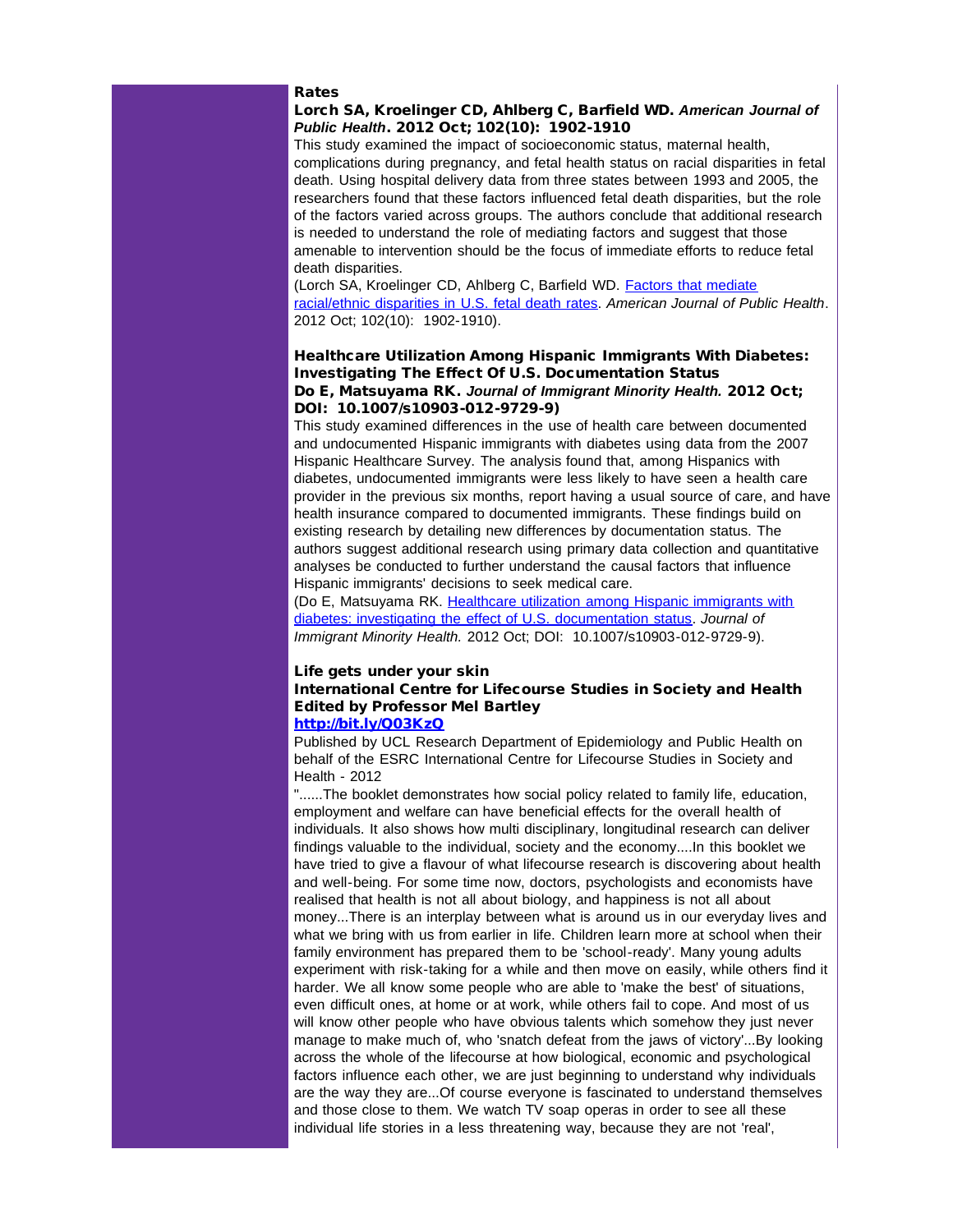although they may remind us strongly of our own lives. But the understanding that lifecourse research can achieve has other significance as well. Many of the diseases of ageing have their roots much earlier in life, and are more likely to be prevented by starting early. How much friendlier would our neighbourhoods be if everyone brought with them from childhood the general idea that other people are to be respected and valued? How much more productive would our national economy be if everyone made full use of their talents and abilities?...We hope that we have given some flavour of the promise held out by lifecourse research and how it could be applied to the real world..."

# Racial Disparity In U.S. Diagnoses Of Acquired Immune Deficiency Syndrome, 2000-2009

#### An Q, Prejean J, Hall I. *American Journal of Preventive Medicine.* 2012 Oct; 43(5): 461-466

Using data from the national HIV surveillance records, this study, analyzed trends in racial/ethnic disparities in rates of AIDS diagnoses in all 50 states and the District of Columbia. The analysis found that between 2000 and 2009, disparities in the rate of AIDS diagnoses decreased between all racial/ethnic groups except those between black and white men aged 13-24, for whom disparities increased. The findings indicate progress in reducing overall racial/ethnic disparities in AIDS diagnoses in the last decade but highlight widening black-white disparities among young men nationwide.

(An Q, Prejean J, Hall I. [Racial disparity in U.S. diagnoses of acquired immune](http://r20.rs6.net/tn.jsp?t=guhnbnlab.0.5zpocnlab.5gytkqcab.1&ts=S0849&p=http%3A%2F%2Fsmtp01.kff.org%2Ft%2F34201%2F321763%2F38037%2F0%2F) [deficiency syndrome,](http://r20.rs6.net/tn.jsp?t=guhnbnlab.0.5zpocnlab.5gytkqcab.1&ts=S0849&p=http%3A%2F%2Fsmtp01.kff.org%2Ft%2F34201%2F321763%2F38037%2F0%2F) 2000-2009. *American Journal of Preventive Medicine.* 2012 Oct; 43(5): 461-466).

# Racial/Ethnic Disparities In Health And Health Care Among U.S. Adolescents

# Lau M, Lin H, Flores G. *Health Services Research*. 2012 Oct; 47(5): 2031-2059

This study examined racial and ethnic disparities in health status, access to care, and use of services among U.S. adolescents using data from the 2003 National Survey of Children's Health. The analysis found lower rates of coverage and care and poorer health status among racial and ethnic minority groups compared to whites and particularly significant disparities for specific groups. For example, American Indians/Alaska Natives had the largest number of disparities at age 18, Latinos had the highest uninsured rate, and African Americans had the largest number of health status disparities. The study found several unique disparities among adolescents that have not previously been identified in children's health, which may have implications for future research, practice, and policy. (Lau M, Lin H, Flores G. [Racial/ethnic disparities in health and health care among](http://r20.rs6.net/tn.jsp?t=guhnbnlab.0.4zpocnlab.5gytkqcab.1&ts=S0849&p=http%3A%2F%2Fsmtp01.kff.org%2Ft%2F34201%2F321763%2F38040%2F0%2F) [U.S. adolescents](http://r20.rs6.net/tn.jsp?t=guhnbnlab.0.4zpocnlab.5gytkqcab.1&ts=S0849&p=http%3A%2F%2Fsmtp01.kff.org%2Ft%2F34201%2F321763%2F38040%2F0%2F). *Health Services Research*. 2012 Oct; 47(5): 2031-2059).

# Social protection and social exclusion: an analytical framework to assess the links

# The Overseas Development Institute (ODI) Background Notes - October 2012

#### Babken Babajanian and Jessica Hagen-Zanker [http://bit.ly/XdO4w4](http://r20.rs6.net/tn.jsp?t=guhnbnlab.0.a9pocnlab.5gytkqcab.1&ts=S0849&p=http%3A%2F%2Fbit.ly%2FXdO4w4)

Social protection refers to publicly-mandated policies and programmes to address risk and vulnerability among poor and near-poor households. Social exclusion is used in social policy and social development literature as a framework to conceptualise human deprivation and establish the mechanisms that produce and reproduce it. This ODI Background Note discusses current trends in social protection discourse, and some specific examples of how social protection could promote social inclusion by addressing some of the main outcomes and drivers of exclusion. It is suggested that the social exclusion framework can place a social protection intervention within a specific social and institutional context, generating understanding not only about its livelihood effects, but also about the factors and conditions that affect people's lives and livelihoods, making it possible to go beyond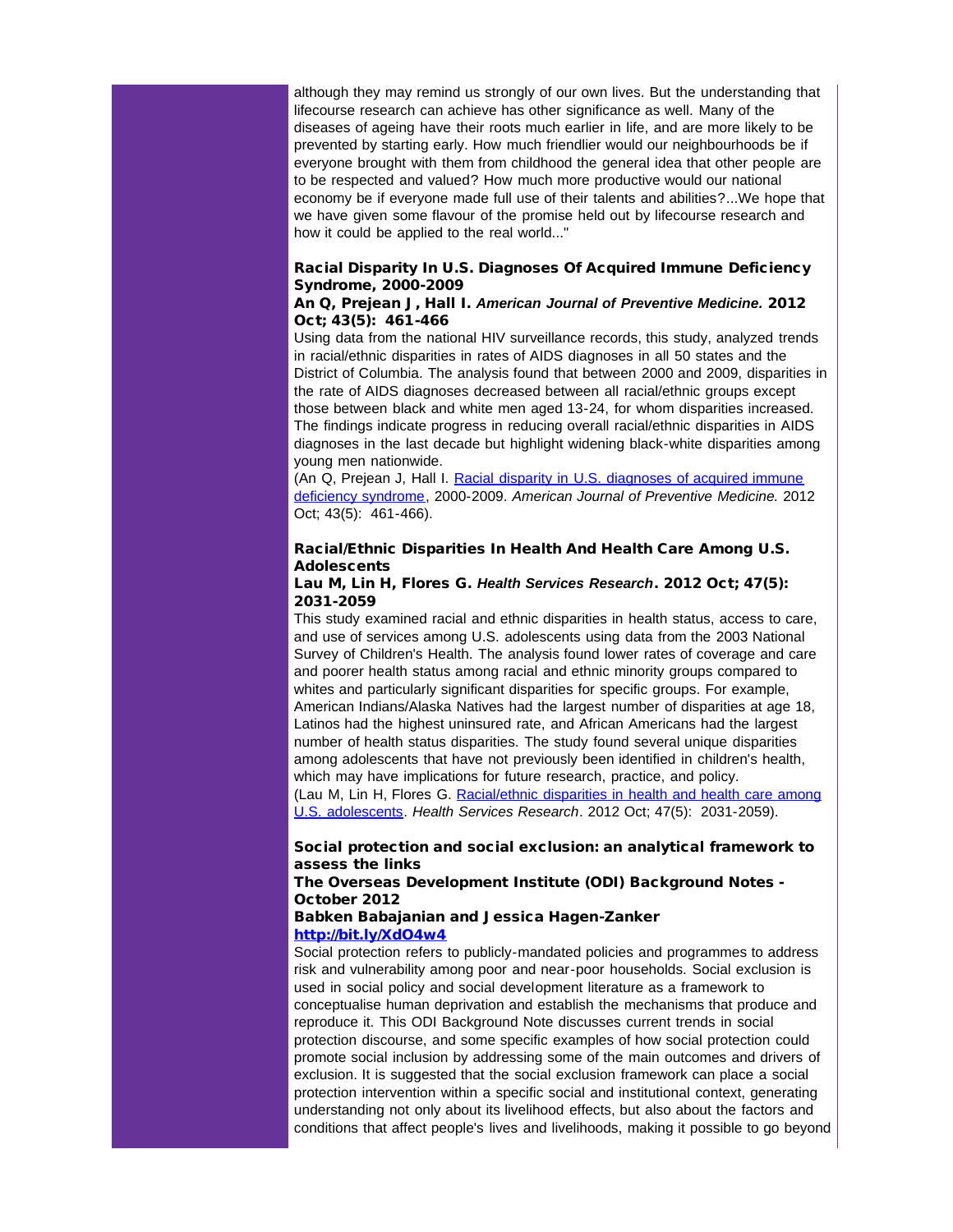a narrow impact evaluation approach. The social exclusion lens also makes it possible to unpack the complex relationship between income and non-income aspects of well-being, by focusing on the role of income in access to essential services and social participation, and by highlighting the role of social and institutional factors that translate into economic vulnerability. The framework suggested here establishes the conceptual and operational linkages between social protection and social exclusion, providing examples of how social protection can contribute to social inclusion, by pulling together different strands of literature and presenting an approach for structuring the analysis and evaluation of social protection, rather than prescribing 'road map' steps for implementation....."

# The essential elements of health impact assessment and healthy public policy: a qualitative study of practitioner perspectives Patrick John Harri, Lynn Amanda Kemp, Peter Sainsbury, BMJ Open 2012;2:e001245 November 2012

#### [http://bit.ly/118JY6s](http://r20.rs6.net/tn.jsp?t=guhnbnlab.0.b9pocnlab.5gytkqcab.1&ts=S0849&p=http%3A%2F%2Fbit.ly%2F118JY6s)

".....This study uses critical realist methodology to identify the essential and contingent elements of Health Impact Assessment (HIA) and Healthy Public Policy (HPP) as operationalised by practitioners.

*Design Data collection*-qualitative interviews and a workshop were conducted with HIA and HPP practitioners working in differing contexts.

*Data analysis* Critical realist analytical questions identified the essential elements of HIA and HPP, the relationship between them, and the influences of public policy and other contingencies on the practice of both.

*Participants* Nine interviews were conducted with purposively sampled participants working in Europe, USA and Australasia. 17 self-selected participants who worked in Europe, South East Asia and Australasia attended the workshop.

*Results* The results clarify that HIA and HPP are different but mutually supporting. HIA has four characteristics: assessing a policy proposal to predict population health and equity impacts, a structured process for stakeholder dialogue, making recommendations and flexibly adapting to the policy process.

HPP has four characteristics:

- concern with a broad definition of health,

- designing policy to improve people's health and reduce health inequities,

- intersectoral collaboration and

- influencing the policy cycle from inception to completion.

HIA brings to HPP prediction about a policy's broad health impacts, and a structured space for intersectoral engagement, but is one approach within a broader suite of HPP activities. Five features of public policy and seven contingent influences on HIA and HPP practice are identified.

*Conclusions:* This study clarifies the core attributes of HIA and HPP as separate yet overlapping while subject to wider influences. This provides the necessary common language to describe the application of both and avoid conflated expectations of either. The findings present the conceptual importance of public policy and the institutional role of public health as distinct and important influences on the practice of Health Impact Assessment (HIA) and Healthy Public Policy (HPP)...."

Tools and Approaches for Assessing and Supporting Public Health Action on the Social Determinants of Health and Health Equity Collaborative project between the National Collaborating Centres for Determinants of Health (NCCDH) and for Healthy Public Policy (NCCHPP) Canada - November 2012

# [http://bit.ly/XBHqQt](http://r20.rs6.net/tn.jsp?t=guhnbnlab.0.c9pocnlab.5gytkqcab.1&ts=S0849&p=http%3A%2F%2Fbit.ly%2FXBHqQt)

*.... this document provides examples of the tools and approaches to health equity that have been adopted or applied by the public health sector.*

All of the identified resources are summarized using a quick reference table format to help facilitate comparison and have been grouped into three broad areas:

1. Checklists and Lenses - these can be applied to and/or integrated into existing planning and implementation activities.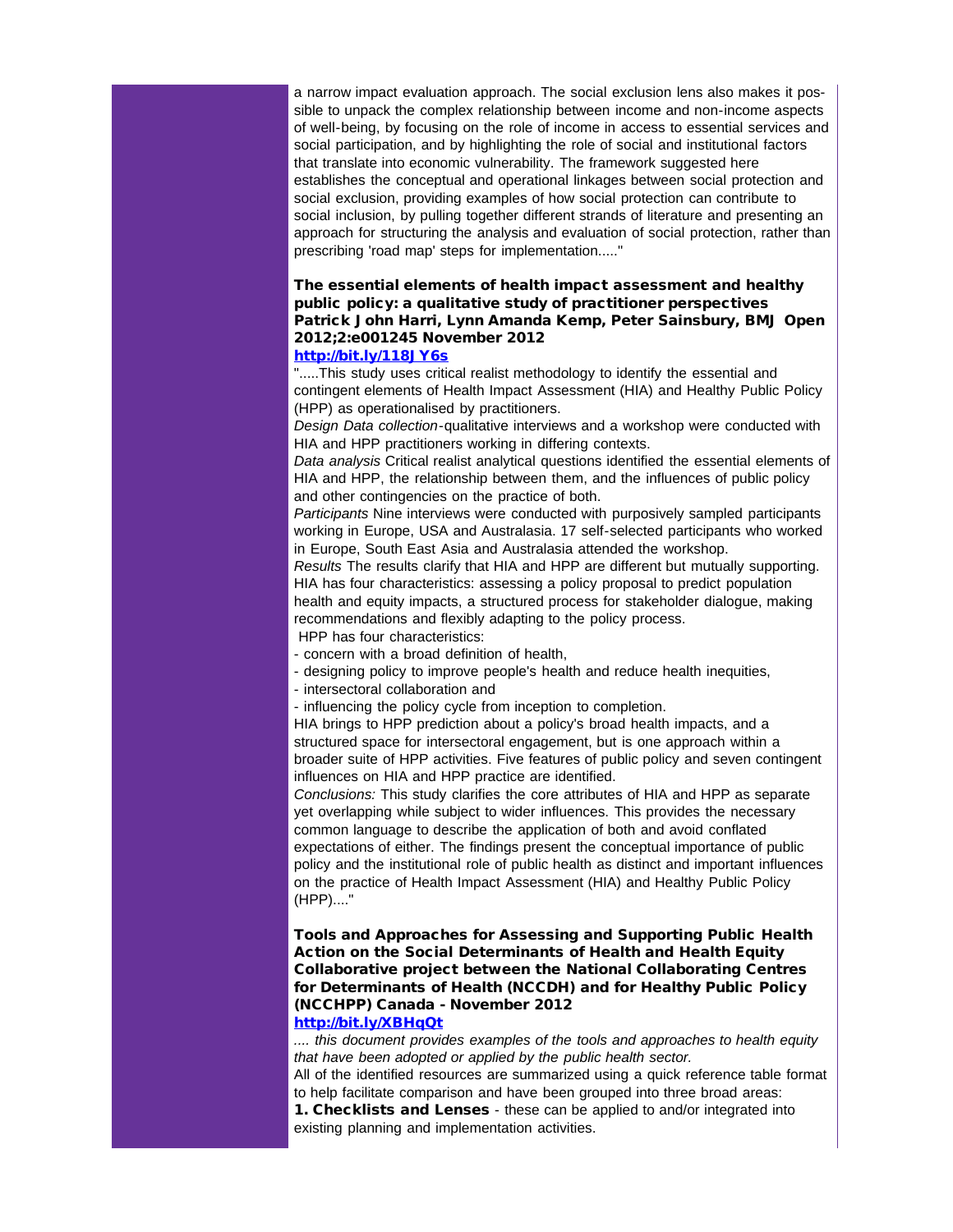2. Processes - these include impact assessments that can be used to guide and support a more comprehensive and structured planning approach to integrating social determinants and health equity.

3. Support structures - these can be developed and implemented as part of public health organizations to support the implementation of a health equity approach throughout the organization.

The various tables contained herein outline a number of resources that can be quickly referenced to find those that best suit a particular context. For example, a health unit that is adapting a pre-natal parenting program may wish to apply a quick "checklist" to ensure they are not increasing inequity in access to this public health service. Alternatively, a health authority that is starting a new 4-year strategic planning cycle may want to consider the establishment of a "health equity office" to ensure health equity objectives are supported throughout the organization. One key to the success of each of these tools and approaches is that they be integrated as early as possible in the program planning and implementation cycle. ...."

## *Walk Softly and Listen Carefully: Building Research Relationships with Tribal Communities*

## National Congress of American Indians Policy Research Center and Montana State University's Center for Native Health Partnerships [http://cnhp.montana.edu/WalkSoftly.htm](http://r20.rs6.net/tn.jsp?t=guhnbnlab.0.d9pocnlab.5gytkqcab.1&ts=S0849&p=http%3A%2F%2Fcnhp.montana.edu%2FWalkSoftly.htm)

The National Congress of American Indians Policy Research Center and Montana State University's Center for Native Health Partnerships are please to share a new resource. *Walk Softly and Listen Carefully: Building Research Relationships with Tribal Communities* was produced with insights from those involved with tribal research in Montana and elsewhere. Increasingly, tribal leaders acknowledge that research is a key tool of tribal sovereignty in providing data and information to guide community planning, cross-community coordination, and program and policy development. Efforts to address longstanding issues, such as health disparities for American Indians and Alaska Natives (AI/AN), have increasingly used partnership research approaches. This document seeks to strengthen these partnerships by providing insight about how culture, sovereignty, and experience matter in research with Native communities. If you would like a hard copy of the document, please email your name and address to Michele Henson at [michelehenson@montana.edu.](mailto:michelehenson@montana.edu) We gratefully acknowledge the various contributors and the support of the National Institute on Minority Health and Health Disparities, grant number P20MD002317. The content is solely the responsibility of the authors and does not necessarily represent the official views of the National Institute on Minority Health and Health Disparities or the National Institutes of Health.

## **Others**

# Centers for Disease Control and Prevention, Division of Diabetes **Translation**

#### Diabetes Interactive Atlases

#### [http://www.cdc.gov/diabetes/atlas](http://r20.rs6.net/tn.jsp?t=guhnbnlab.0.e9pocnlab.5gytkqcab.1&ts=S0849&p=http%3A%2F%2Fwww.cdc.gov%2Fdiabetes%2Fatlas)

Diabetes, of which 90%-95% of all cases are type 2, is becoming more common in the United States, driven in part by the increasing prevalence of risk factors for type 2 diabetes, such as obesity and physical inactivity (*1*). However, among adults at risk, lifestyle changes such as losing weight and increasing physical activity can prevent or delay type 2 diabetes (*2*). CDC's Division of Diabetes Translation has released the Diabetes Interactive Atlases [\(http://www.cdc.gov/diabetes/atlas](http://r20.rs6.net/tn.jsp?t=guhnbnlab.0.e9pocnlab.5gytkqcab.1&ts=S0849&p=http%3A%2F%2Fwww.cdc.gov%2Fdiabetes%2Fatlas)), interactive Internet tools for the public to view data and trends of diagnosed diabetes (both prevalence and incidence), obesity, and leisure-time physical inactivity at the national, state, and county levels. Users will be able to access 1) state and county-level data in the United States, 2) data on how counties compare with each other, and 3) maps and motion charts to examine how changes in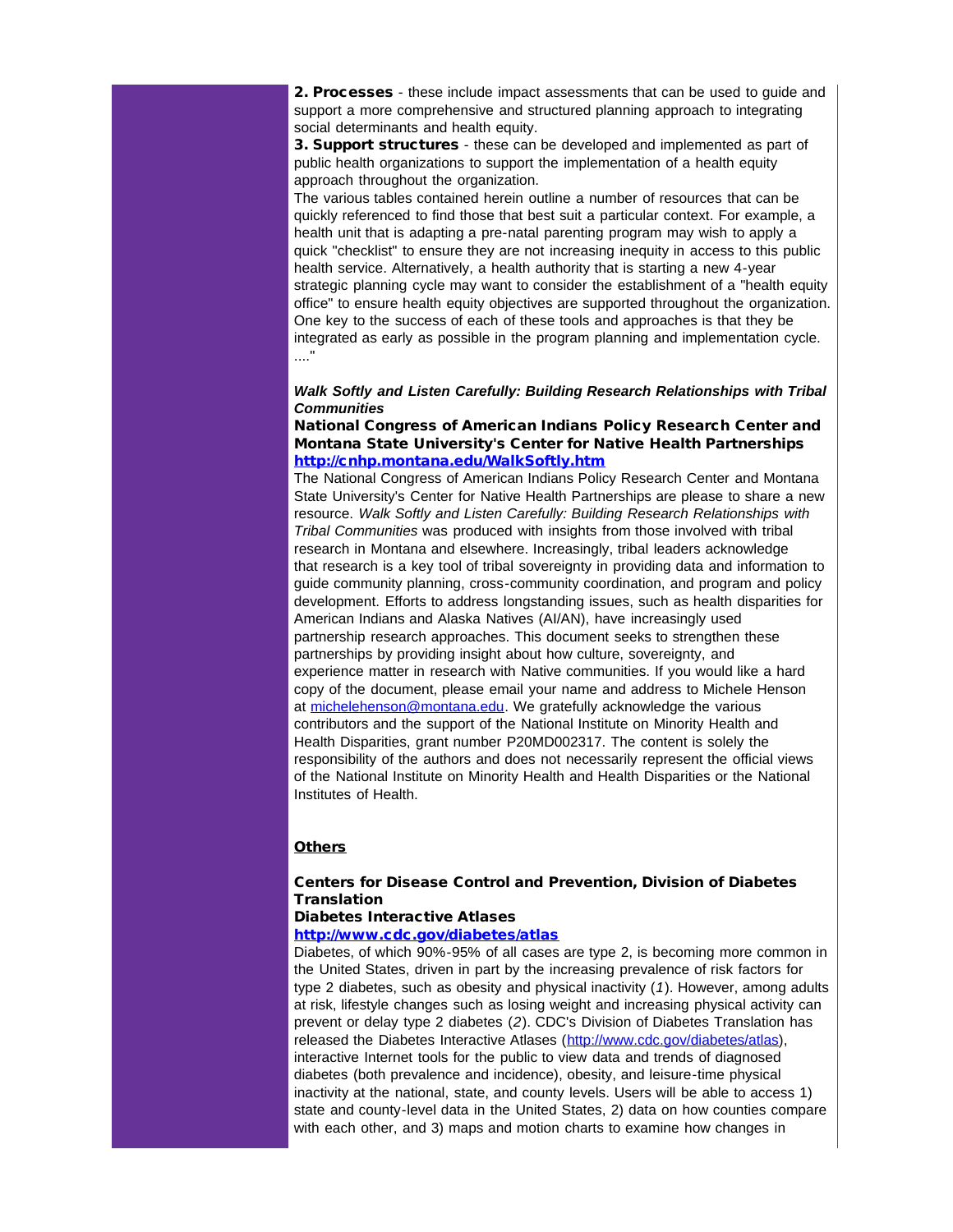diabetes coincide with changes in obesity over time and by location. The Diabetes Interactive Atlases build awareness about the burden of diabetes, obesity, and leisure-time physical inactivity in the United States and can help the public to better use existing resources for diabetes management and prevention efforts.

## Social Expenditure Database (SOCX) [http://bit.ly/U1DW5C](http://r20.rs6.net/tn.jsp?t=guhnbnlab.0.f9pocnlab.5gytkqcab.1&ts=S0849&p=http%3A%2F%2Fbit.ly%2FU1DW5C)

The OECD Social Expenditure Database (SOCX) has been developed in order to serve a growing need for indicators of social policy. It includes reliable and internationally comparable statistics on public and (mandatory and voluntary) private social expenditure at programme level. This version also includes estimates of net total social spending for 2009 for 30 OECD countries. SOCX provides a tool for monitoring trends in aggregate social expenditure and analysing changes in its composition.

It covers 34 OECD countries for the period 1980-2009 and estimates for 2010- 2012. The main social policy areas are as follows: Old age, Survivors, Incapacityrelated benefits, Health, Family, Active labour market programmes, Unemployment, Housing, and Other social policy areas.

# Sortable Stats 2.0

# [http://1.usa.gov/XMFaEL](http://r20.rs6.net/tn.jsp?t=guhnbnlab.0.g9pocnlab.5gytkqcab.1&ts=S0849&p=http%3A%2F%2F1.usa.gov%2FXMFaEL)

Would you appreciate having data on death rates, risk factors, and other public health indicators for a state/region at the click of your mouse? The updated Sortable Stats 2.0 site ([http://1.usa.gov/XMFaEL](http://r20.rs6.net/tn.jsp?t=guhnbnlab.0.g9pocnlab.5gytkqcab.1&ts=S0849&p=http%3A%2F%2F1.usa.gov%2FXMFaEL)) provides users with easy access to extensive public health data on a state/region and enables comparison with other states/regions and the nation. Sortable Stats is an interactive database with data on 31 behavioral risk factors and health indicators. With Sortable Stats 2.0, users can:

· View, sort, and analyze data at the state, regional, and national levels.

· Sort indicator data by demographic categories (e.g., race, gender, age) and historical trends.

· View data in graphs, tables, and maps.

· Easily export data to Excel spreadsheets, PowerPoint, or for use in other materials.

Please share the application widely and let the Office of the Associate Director for Program ([ADProgram@cdc.gov\)](mailto:ADProgram@cdc.gov) know if there are updates or expansions that would better meet your needs.

Also, many government agencies are working to provide public access data on data.gov. This clearinghouse hosts data available on other sites (e.g., U.S. Census) as well as serving as a home for data not available elsewhere.

## [back to top](#page-0-2)

# ABOUT THIS NEWSLETTER

To contribute information, resources or announcements to Kellogg Connection, email [kconnection@cfah.org.](mailto:kconnection@cfah.org) The Kellogg Connection is a monthly electronic newsletter that connects W.K. Kellogg programs: Kellogg Health Scholars, Scholars in Health Disparities, Community Health Scholars, Kellogg Fellows in Health Policy Research and H. Jack Geiger Congressional Health Policy Fellows.

To SUBSCRIBE/UNSUBSCRIBE to Kellogg Connection, please e-mail [healthscholars@cfah.org](mailto:healthscholars@cfah.org) stating the e-mail address you would like added/removed.

The Kellogg Health Scholars Program is a program of the Center for Advancing Health (CFAH). Since its founding in 1992, The Center for Advancing Health (CFAH) has worked to translate complex scientific evidence into information, policies and programs that will ensure that each person can make good decisions about their health and interact effectively with their health care providers. CFAH